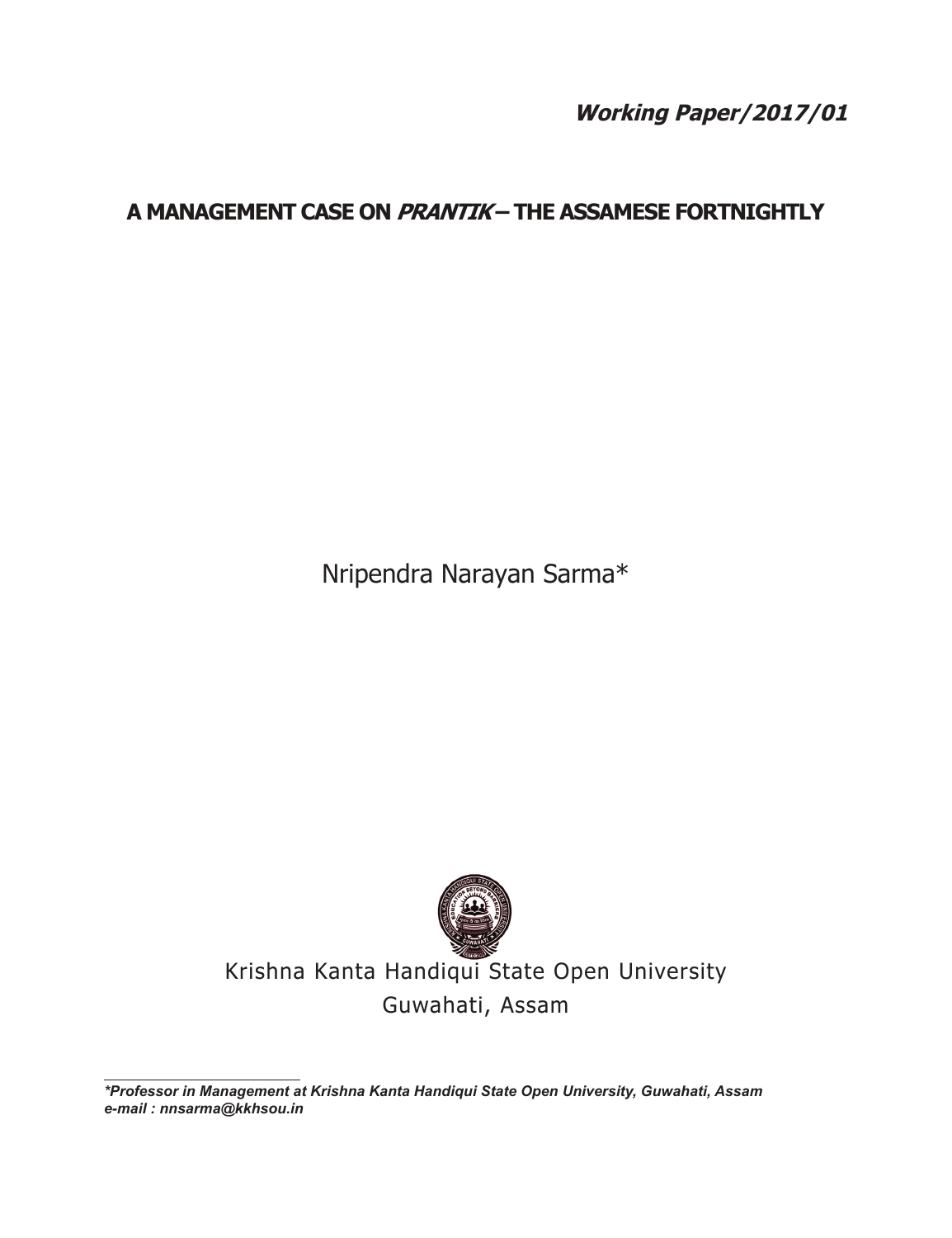WORKING PAPER SERIES of **KKHSOU** Guwahati, Assam, India W P/ 2017/01 First Published: January, 2017

Published by: Registrar Krishna Kanta Handiqui State Open University Headquarter-Patgaon, Rani Gate, Guwahati-781017 City Centre-Housefed Complex, Dispur, Guwahati-781 006; Web: www.kkhsou.in ©KKHSOU, 2017 Price: Rs. 100.00 Printed at: S.S.Graphics, www.ssgpress.co.in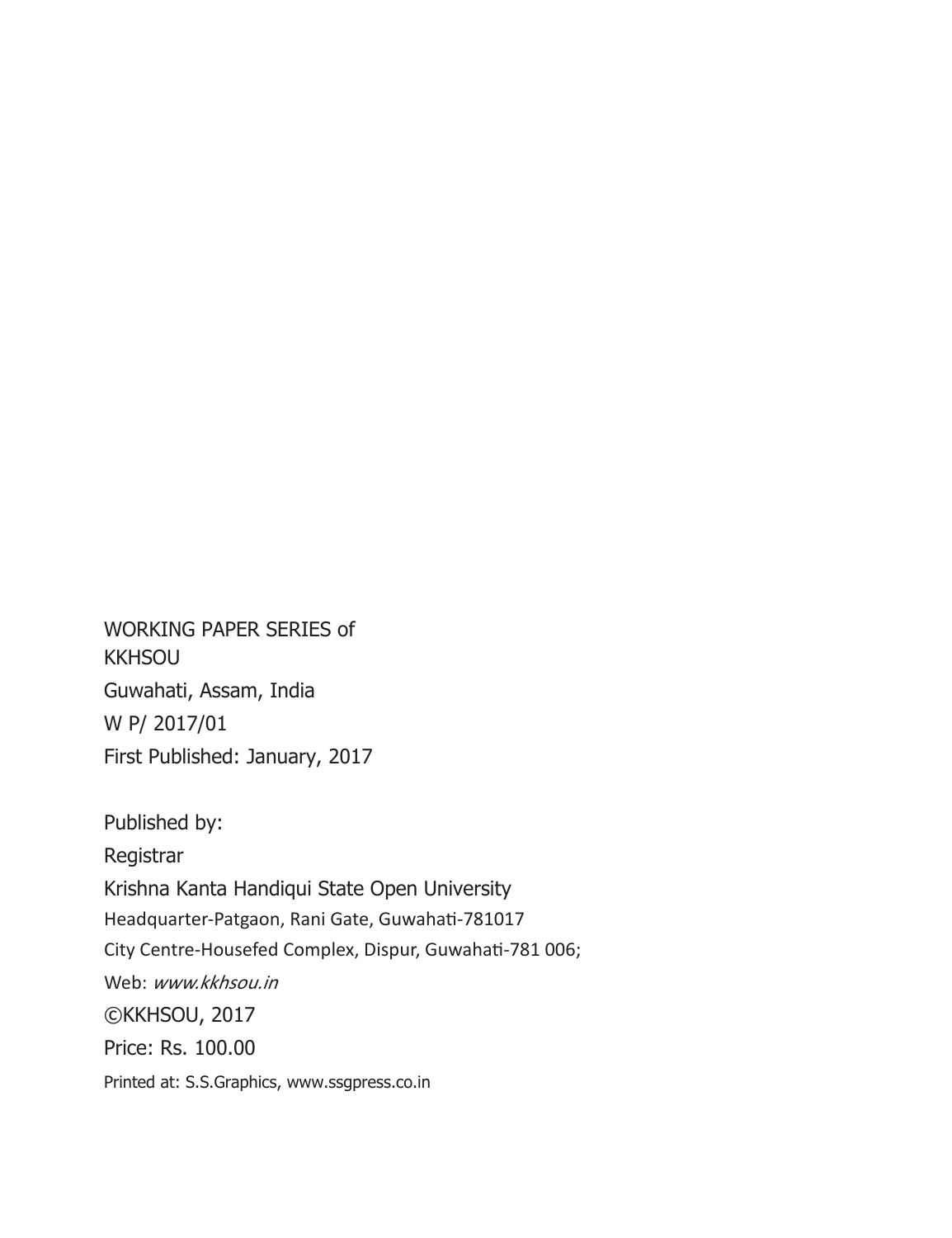#### **Preface**

This is an endeavour to encourage research in diverse areas of human interest in the context of the community and society. This research activity underlines not only latest academic excursions into the world of ideas but underscores its pragmatic possibilities and applied relevance. While poverty is a pan-Indian reality, it is discrimination and inequality which demand proactive measures. These things can be addressed by different media and there is an intrepid exemplar in an Assamese fortnightly Prantik, a socio-literary journal that has stood the test of time and created a niche in the popular Assamese mind. Education exploiting the available technologies with a view to making it accessible to all is the thrust of technologically equipped societies. This necessary emphasis is highlighted in papers dealing with, among others, our own institution of open education, KKHSOU.

The focus of the papers ranges from alternative journalism to distance education to ethical media exploitation and the ubiquitous discriminations practiced in the Indian scene and the inequalities which continue with different faces. Reality in India continues to be religious and communal by and large. The divine juxtaposed with the carnivalesque can definitely yield fresh insights into our reality. Even after owning the persistence of discrimination and inequalities, the identification and appropriation of spaces in the context of ethnic assertion and identity have also been adequately looked into in one of the papers. This is quite close to the existing exclusivity of even trade union organisations in certain sensitive areas like tea estates. The sad annals of tea and its commodification in Assam by the colonisers had only been added to by native planters till certain initiatives taken by the government. In the perspective of the socialist democratic polity, all organisations especially dealing with labour must be entirely inclusive. This aspect is also emphasized in one of the papers.

The papers are distinct because of a holistic exploitation of the available means of education and learning and the faith that informs them is accessibility and inclusivity. This is no utopian wish but a pragmatic reality in institutions like ours which challenge discrimination and not only advocate but practice accessibility.This is a humble step which I believe is in the right direction. While acknowledging the individual efforts of the researchers, I also would like to congratulate them on their emphasis on realities which are not merely academic but which inform our very existence as individuals and as members of the community.

> Dr. Arupjyoti Choudhury Dean (Academic), KKHSOU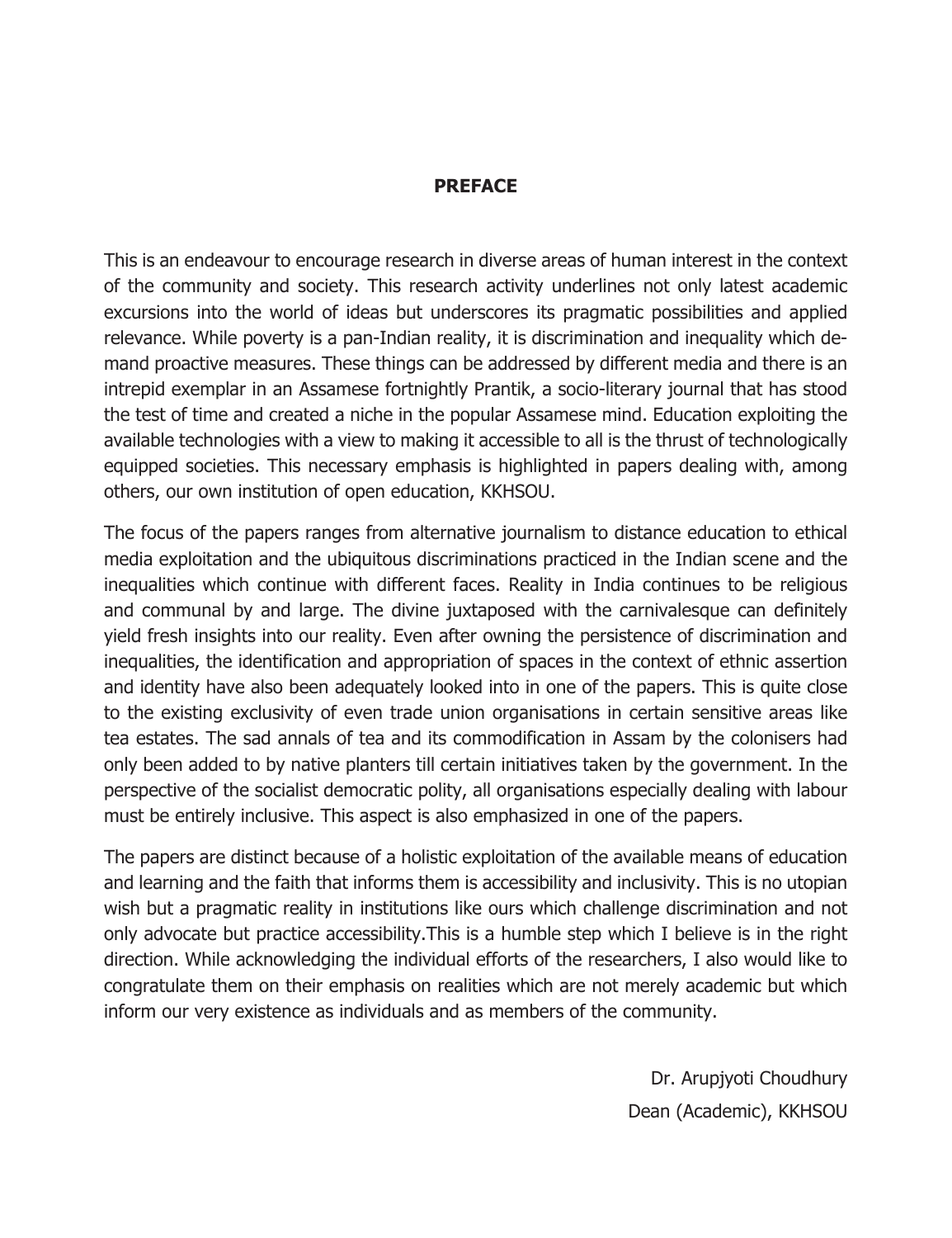#### A note from the Author

In simple terms, management case is a description of a management situation. The length of a case may vary from one page to several pages. In some cases, to present quantitative and analytical data and information, exhibits and figures are provided. All these information provide the required inputs for case analysis. While reading and analysing the case, the reader should try to find out the management problem in the case. A case is not written to illustrate correct or incorrect handling of an administrative situation. There is no bias towards a particular conclusion. The analysis should be rational, free from bias.

Management cases are used to help developing an analytical bent of mind of the participants of management programmes. The emphasis is on analysis and exposure to decision making in real life organizational situations. The learners should try to identify the main problem and the key issues, search for the decision alternatives and should try to contemplate measures towards solving the management problem.

The management case on Prantik has been prepared with the above in view. The author acknowledges help and cooperation received from Sri Pradip Baruah, the Editor-Publisher of Prantik and his editorial team; the participants of focus group discussion series, industry observers, stakeholders of Prantik, reviewers of the management case and the language editor.

Nripendra Narayan Sarma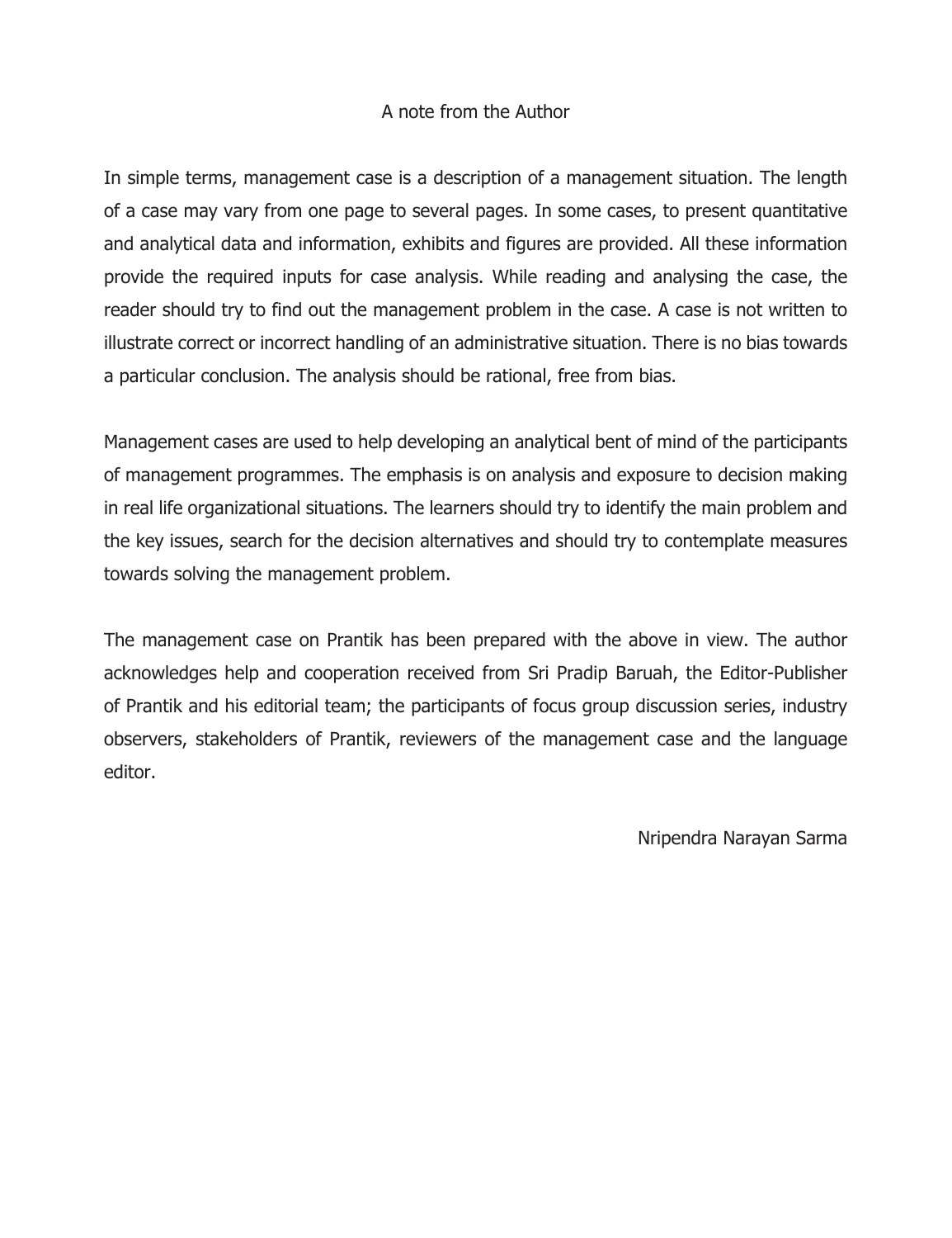## **Content**

| 1. | Introduction                          |    |
|----|---------------------------------------|----|
| 2. | The Product                           | 3  |
| 3. | Market, Competition and Environment   | 4  |
| 4. | Price and Distribution                | 7  |
| 5. | Revenue, Cost and Promotion           | 9  |
| 6. | The Management Policies and Processes | 11 |
| 7. | Image Perception                      | 13 |
| 8. | The Editor/Publisher's concern        | 14 |

#### **Annexure**

| Annexure 1: Features published in Prantik                                      | 16 |
|--------------------------------------------------------------------------------|----|
| Annexure 2 : A brief description of the major magazines published in the State | 17 |

## **List of Tables**

| Table 1 : | Periodicity wise distribution of INS Member Publications (in nos.)                      | 18 |
|-----------|-----------------------------------------------------------------------------------------|----|
| Table 2 : | Language wise break up of circulation of INS Member publications in selected            |    |
|           | states (2014-15)                                                                        | 19 |
|           | Table 3: Language wise break up of circulations of periodicals (INS Member publications |    |
|           | in selected states in 2014-15)                                                          | 20 |
|           | Table 4: Circulation of publications in Assam (2014-15)                                 | 21 |
| Table 5 : | Language wise circulation of selected non daily publications in India                   | 22 |
|           | Table 6: Language wise break up of circulation of periodicals (INS Member publications, |    |
|           | $2014-15)$                                                                              | 25 |
|           | Table 7: Periodicity wise break up of publications of INS Members                       | 26 |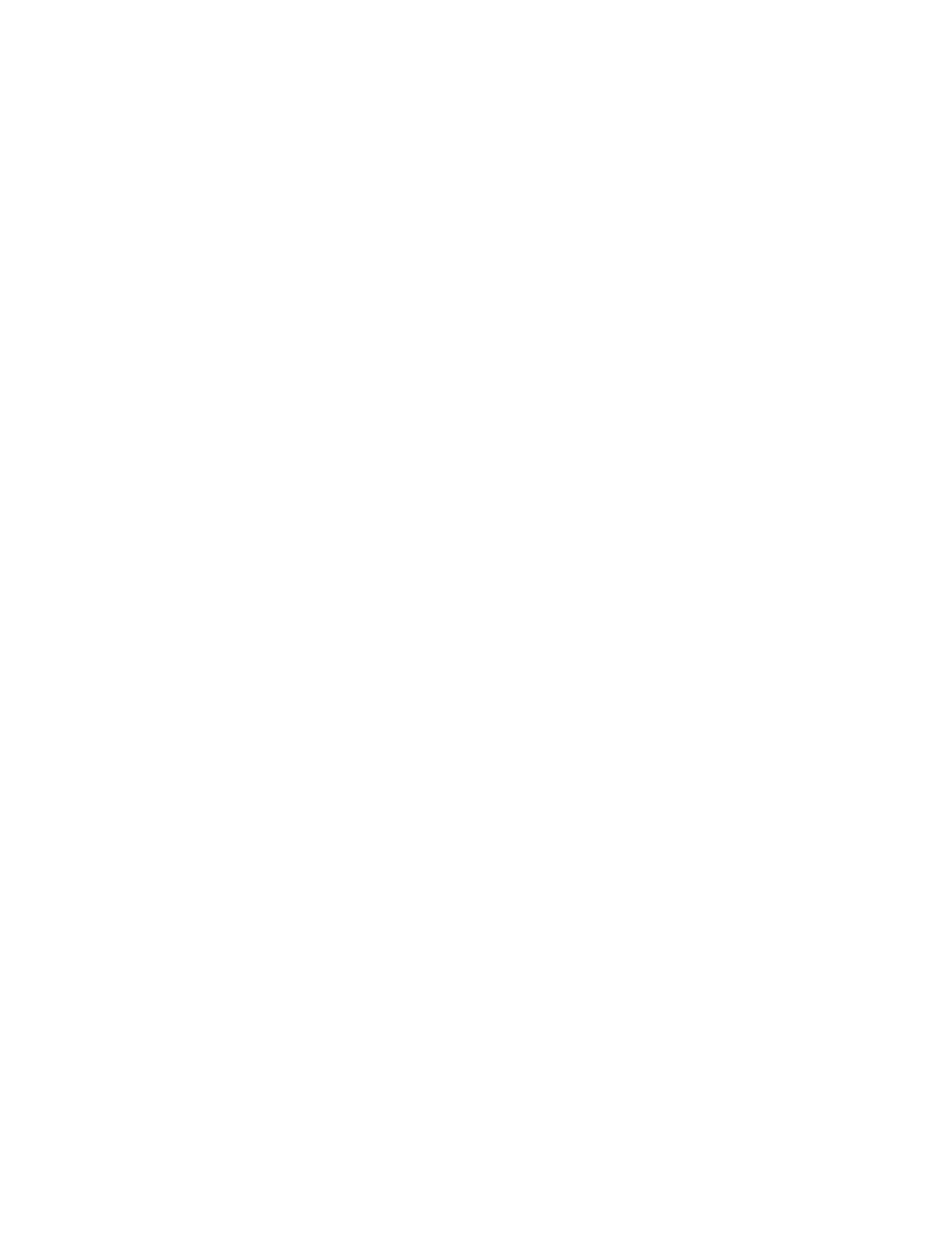#### **A Management Case on Prantik – The Assamese Fortnightly**

#### **Abstract**

For the emergence of new media vehicles, the media habits of people in general have changed a lot, more specifically in the context of print magazines through vernacular media. In an industry where mortality rate is high, Prantik, an Assamese fortnightly, has been doing well since 1981 by providing relevant info-edutainment materials to Assamese families. Despite the massive changes in the environment, demographics and the readership preferences, the basic character of the magazine has not changed. The magazine has not faced the threat of survival. The editor-publisher of Prantik feels that his magazine must continue its journey despite its dwindled sales. No dependence on advertising income is a unique strategy of the magazine. Readership subscription is the only source of revenue for the single product publication house. Readership loyalty and stakeholder relationship management aspects are noteworthy. Should the editor/publisher of Prantik adopt a new strategy to meet the changing requirements of time or consolidate on the existing one so as to reach a larger number of readers and expand the base of loyal readers?

**Keywords:** Prantik, Assamese fortnightly, vernacular magazine, social responsiveness, sustainability

### **1. Introduction**

The year was 1981. The Assam agitation for deportation of foreigners was  $\mathbb I$  in full swing and a wide majority of the native population was driven by a feeling of regional chauvinism. The state and its people were in turmoil. The need of the hour was to rejuvenate the Assamese people with clear logic and radical thinking instead of wallowing in emotion and sentimental rhetoric. Mr. Pradip Baruah, owner of a small letter press and screen printing press, with a professional qualification of printing technology and work experience in the family business of newspaper publications; felt that a magazine with suitable content would be able to help in changing the scenario of excessive emotion and sentimentalism. It was a time when even a reasoned dissent or a word of caution was not tolerated by the supporters of the agitation. In those tumultuous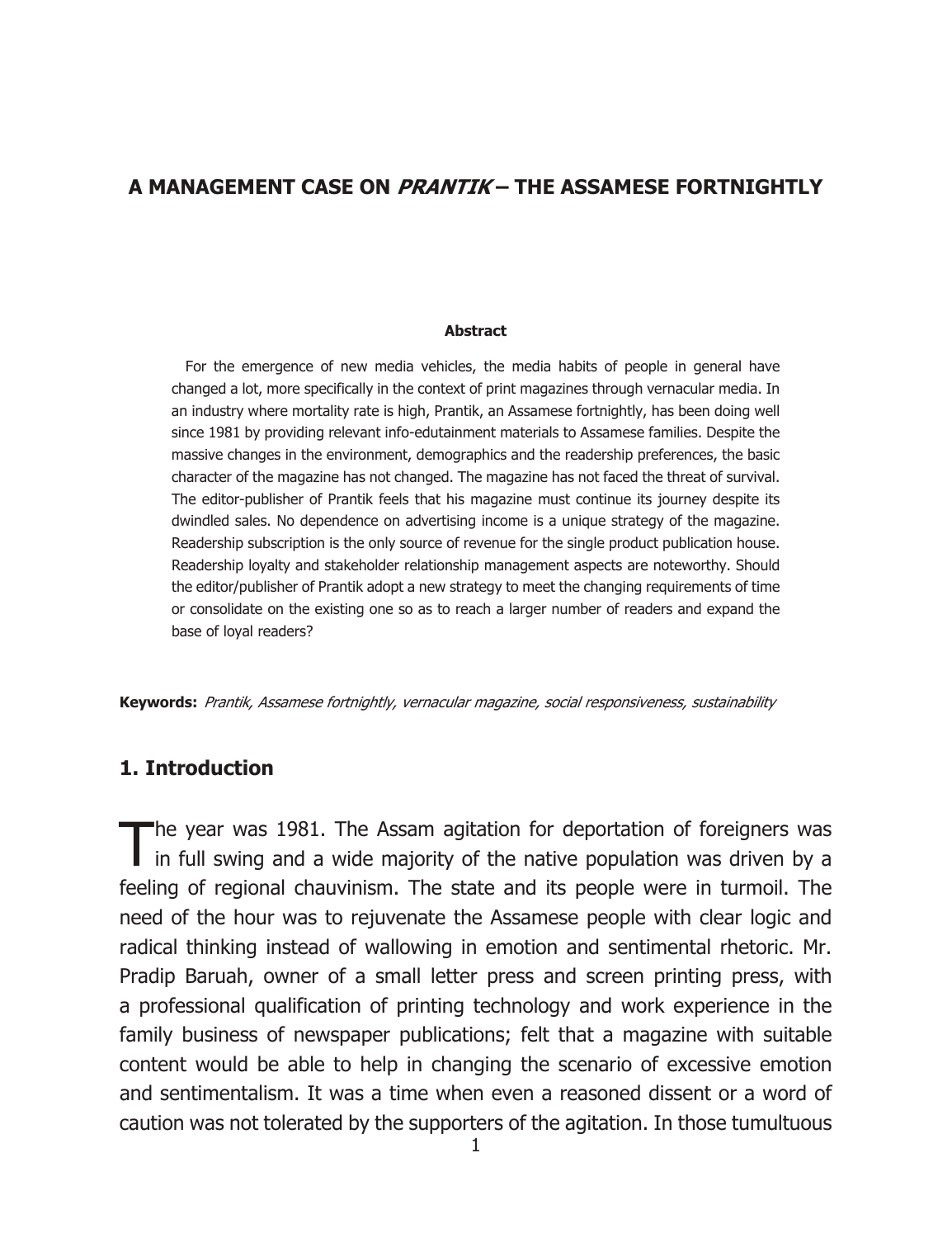times, when even established institutions were shaky about future prospects, Mr. Baruah took the bold step of introducing a fortnightly with the aim of providing reasoned and socially responsive info-edutainment writing of various genres. He envisioned that a fortnightly magazine might prove useful in filling the vacuum created by the cessation in publication of the monthly magazine 'Ramdhenu' edited by Dr. Birendra Kumar Bhattacharya, the first Jnanpeeth award winner of Assam.

A team of carefully chosen personnel was formed and eminent figures in Assamese journalism and literature were approached to contribute regular columns for the proposed publication. A 'dummy' was prepared for a 48 page magazine which was to be totally different from the conventional Assamese periodicals of the time. It was contemplated that the magazine would be 'a necessary magazine for every Assamese family'. The ball was set rolling with the members of the team comprising of three promising fresh graduates travelling to different corners of Assam to gather feedback from a cross-section of people. It was going to be a very daunting and extremely challenging task. The mortality rate of Assamese periodicals was very high. It required a qualified, eminent and competent personality to handle the challenges with panache.

At that time, Dr. Bhabendra Nath Saikia, a noted litterateur, academic and filmmaker was relieved of the responsibility of Chairman, Railway Service Commission, Guwahati. Mr. Baruah approached Dr. Saikia to be the Chief Editor of the magazine; he himself remaining the editor for all practical purposes i.e. acting as a buffer providing the safety cushion to the Chief Editor while dealing with Government, legal issues etc. Dr. Saikia accepted the offer and Prantik was launched in December 1981. Prantik weathered the turbulence. However, within a short period of five months, so great was the acceptance of the magazine and enthusiasm of the people that the circulation figure touched the 10,000 mark, a highly respectable figure in Assam. The fortnightly was ably managed by Dr. Saikia up to  $15<sup>th</sup>$  November 1997. The ideas and standards set by Dr. Saikia and the legacy left by him; the love and loyalty of readers who call themselves the members of Prantik family; the writers and the sellers have sustained the fortnightly for thirty five years. Mr. Baruah feels that the role of the editorial team is catalytic only. The journey is carrying on with a sense of satisfaction to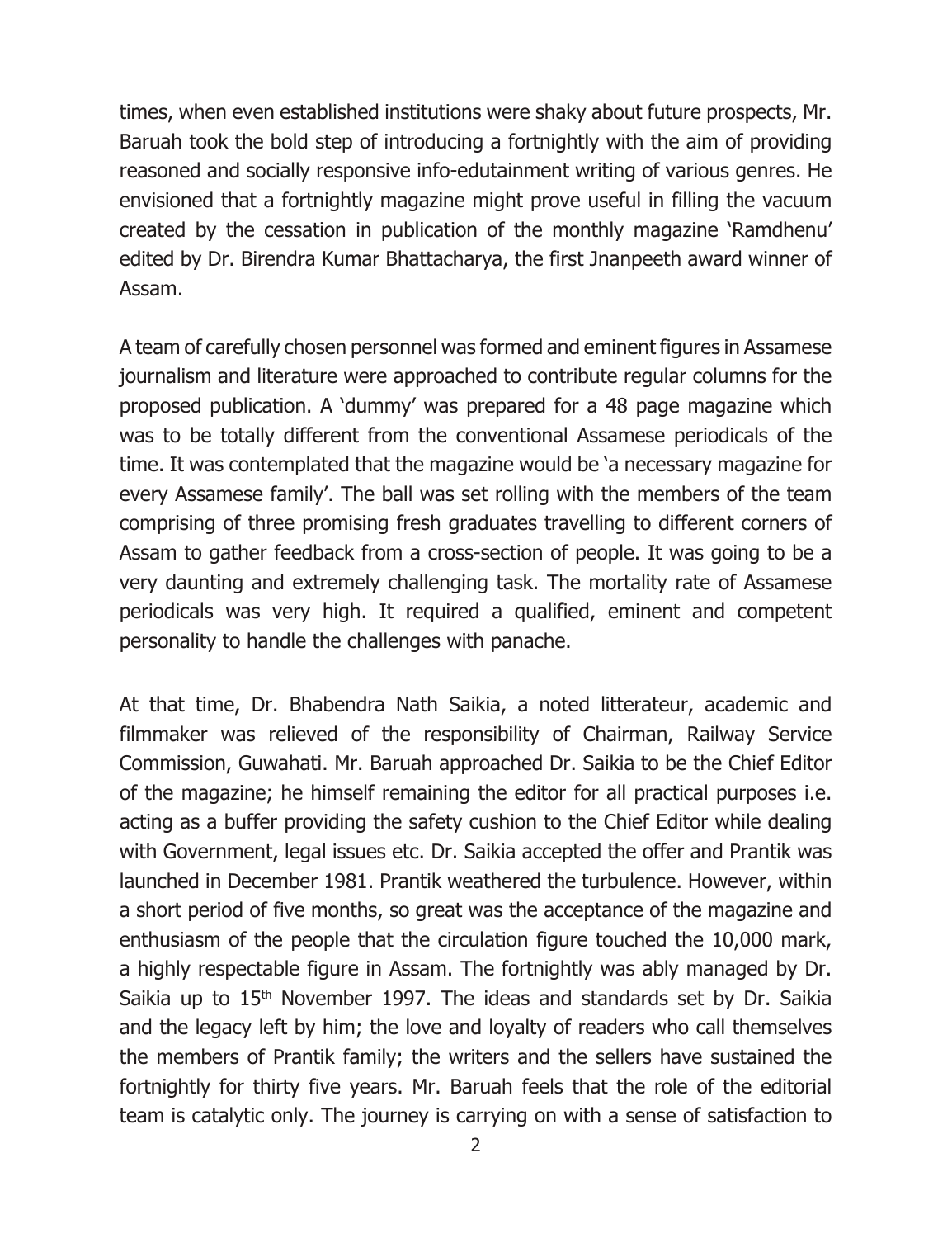all concerned although the magazine has not registered a worthwhile increase in circulation.

## **2. The Product**

Mr. Baruah, born in 1938, trained in printing technology in England and Russia in 1950s and 1960s, had several years of experience in the family business of printing and publication. The family concern had several publications in English and Assamese. These included daily newspapers, weeklies and yearly journals. A fortnightly was not there. The publications were pioneers and market leaders in their respective product categories. He left the family business in the late 1970s and started his own business of printing. He was seriously thinking of launching a fortnightly that would not be a purely literary/science/sports/cultural magazine. A magazine should be commercially viable, socially responsive and should be able to provide the mental nutrition  $-$  that was his initial idea. The idea worked. Prantik today is one of the very few longest surviving Assamese magazines. It brings contemporary thoughts through editorials, articles and literary pieces. The range of its contents cover the endangered herbs, birds, animals, medicinal plants, politics, science, health, poetry, novel, short stories with vivid sketches, art, Sudoku etc. Annexure 1 gives the summary of a typical issue of Prantik. On  $8<sup>th</sup>$ April, 1987, one Ms. Sumitra Hazarika visited the office of Prantik and suggested adding a feature on women. Mr. Baruah stated that the entire magazine should be read as a women's magazine.

Some of the most popular novels and autobiographies in Assamese literature were first serially published in Prantik. The writings of the founder editor-in–chief were a treasure for Prantik and Assamese literature. 'The Last Page' containing excerpts of the daily dairies of late Dr. Saikia, who expired in 2003, is still very popular. Prantik publishes a widely popular feature called 'Patralaap' i.e. conversation through letters. The spontaneous feedback of the readers on the features published helps the editorial team to keep track of readers' preferences. Moreover, publication of contact numbers and addresses of the writers help the formation and sustenance of the Prantik family on its own. One reader once commented that Prantik was always keen to transcend beyond frontiers (pranta). He was highly fascinated by the feature on exhibition of art work, regularly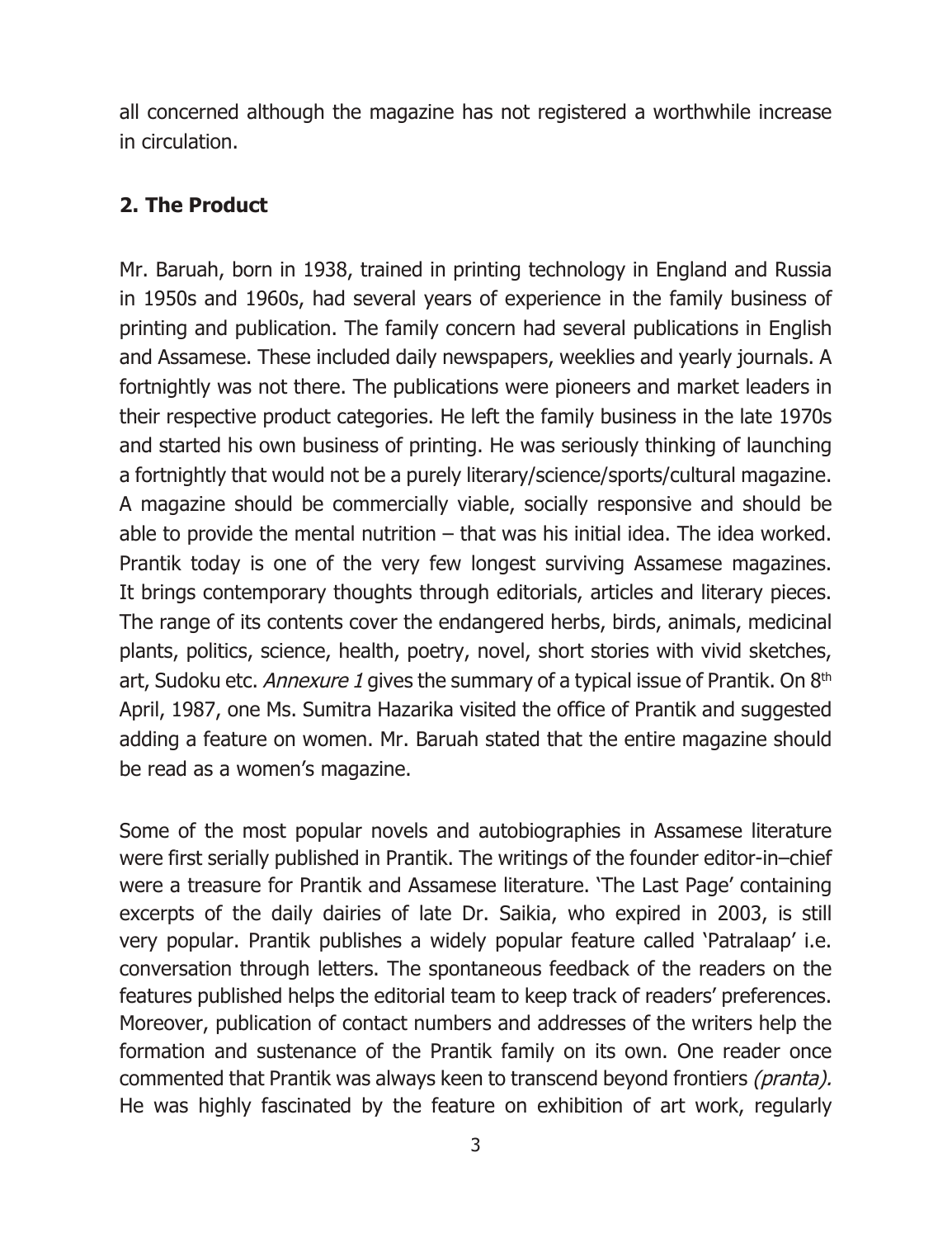published on the inside back cover. One reader commented that Prantik could enrich lives of the ones who are honest and positive despite the negativity in the environment. Mr. Baruah felt overwhelmed with the feedback received from the readers which went beyond his expectations. Rather, he felt doubly responsible for the only product that he had to offer to the sensible readers.

The 65 plus page magazine is printed in Guwahati in multiple colour and is liberally illustrated. The size of the periodical is 27 cm x 20 cm, printed area being 24 cm x17 cm. The periodicals in the market differ widely in content, quality of paper and use of colour. Prantik is priced at Rs. 30 per copy. It is printed on white newsprint and the cover pages are printed on glazed art paper. Vanitha, a Malayalam fortnightly is the market leader in the fortnightly category in India. With glossy printing, Vanitha is priced at Rs. 25 per copy for about 135 pages, advertisement pages being around 60. The weight of Prantik is 113gm, while Vanitha weighs 208gm.

## **3. Market, Competition and Environment**

India is home to several hundred languages. Most Indians speak the language belonging to the families of Indo-Aryans (74%), the Dravidians (24%) and others (2%). Assamese is an Eastern Indo Aryan language used mainly in the state of Assam where it is the official language. Assamese serves as a *lingua franca* of the region. However, the percentage of speakers of Assamese language to the country's total population declined from 1.58 in 1991 to 1.28 in 2001. It was 1.63 in the year 1971. In 1981, no census was conducted in Assam because of the Assam agitation. Speakers of Assamese have become a minority in the State. Though they continue to be the single largest population group, their percentage has been reduced to less than 50. The language data for 2001 shows that the percentage of Assamese speakers declined from 57.81 per cent recorded in the 1991 Census to 48.80 per cent. On the other hand the percentage of Bengali speakers increased from 21.67 per cent to 27.54 per cent. The number of Bodo speakers in Assam in the 2001 census was 1,296,162 against a total number of 1,350,478 Bodo speakers in the entire country.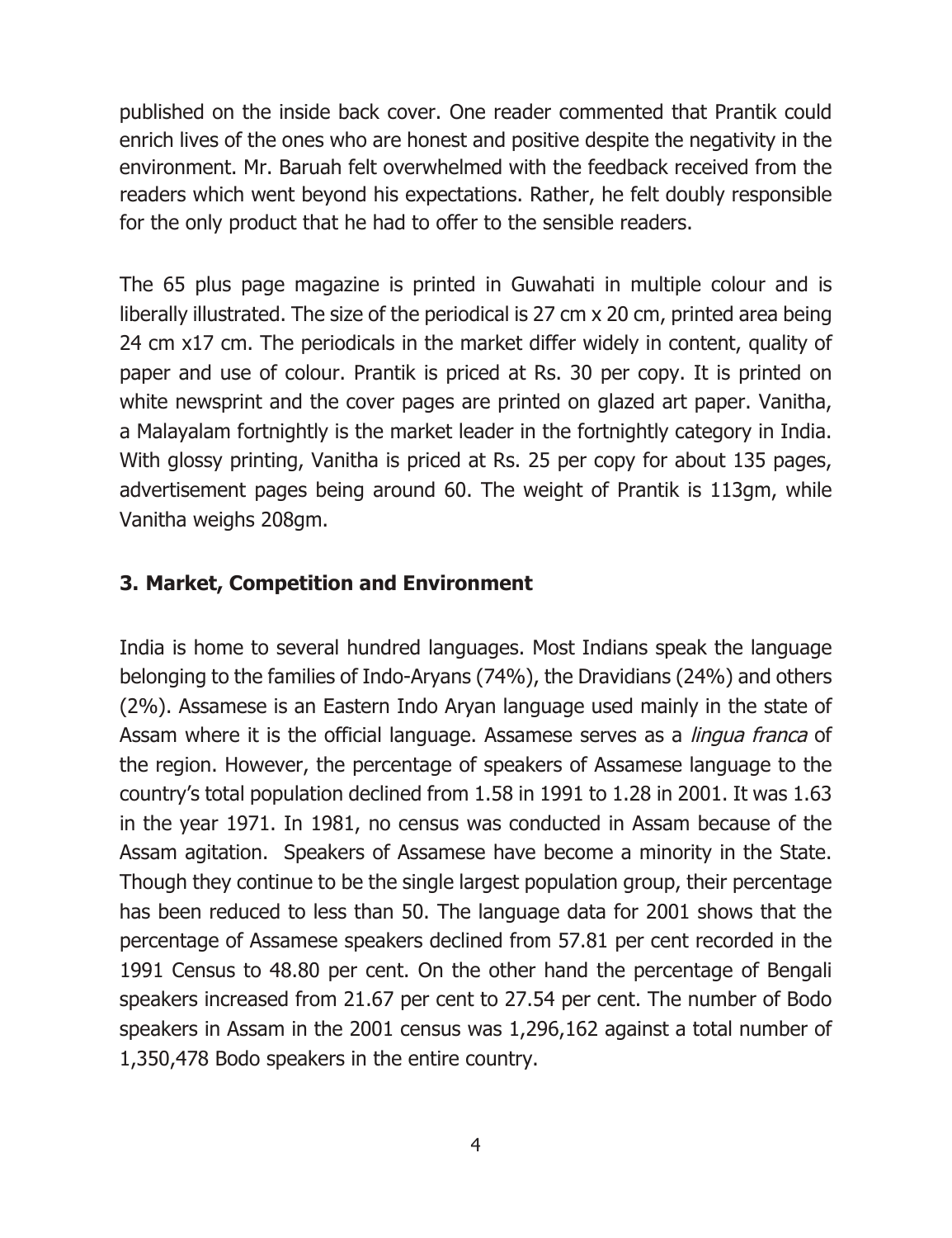According to one study, India had 780 living languages of which 220 languages have vanished in the last 50 years, the main reason being lack of speakers and adoption of 'strong' language. Mahatma Gandhi wrote in 1928 in an essay on: 'Young India', "Surely, it is a self demonstrated proposition that the youth of a nation cannot keep or establish a living contact with the masses unless their knowledge is received and assimilated through a medium understood by the people." UNESCO has also advocated about learning through mother language. For 91.5% of the world population, English is not the mother language. "We have not allowed our mother language to develop. We are living in a hybrid culture. How can we expect that our language and culture will survive at the hands of the generation who are not familiar with it?"- Harekrishna Deka, a leading Assamese litterateur and a retired bureaucrat expressed this concern in an Assamese daily.

In 1970s, when an Assamese litterateur Hem Baruah wrote a travelogue on the Mekong countries, it sold 10,000 copies. Today, an award winning novel does not sell more than 20,000 copies with multiple editions. Exceptions are also there. A revised edition of *Burhi Aair Sadhu*, the first collection of folk stories (1911), sold like hot cakes when it was revised and rewritten in simplified language and shorter sentences. This indicates that the younger generation which has grown up in the age of digital media and television would still read books in their mother tongue if presented in the way they like. With a very optimistic mind, a magazine called 'Samakaal' was launched, but it closed down within six months. Another fortnightly called 'Pashek' was launched by a leading publisher with a renowned figure in Assamese journalism. This also did not survive. The women, literary and family magazines of Assam are sold by the publishers of major dailies in the state. The publishers can enjoy the cost and distribution advantages and hence, they are not very concerned about the profitability and strategic importance of the non-daily publications. The market leader in the Assamese periodical segment publishes horror and detective stories, popular feature on cinema etc. The newspaper hawker of one locality in Guwahati mentioned that a housing colony having 25 units and Assamese people living in it subscribed to five Assamese dailies only. None subscribed to any Assamese magazine. The rapid growth of urbanization has eroded the traditional values and habits. The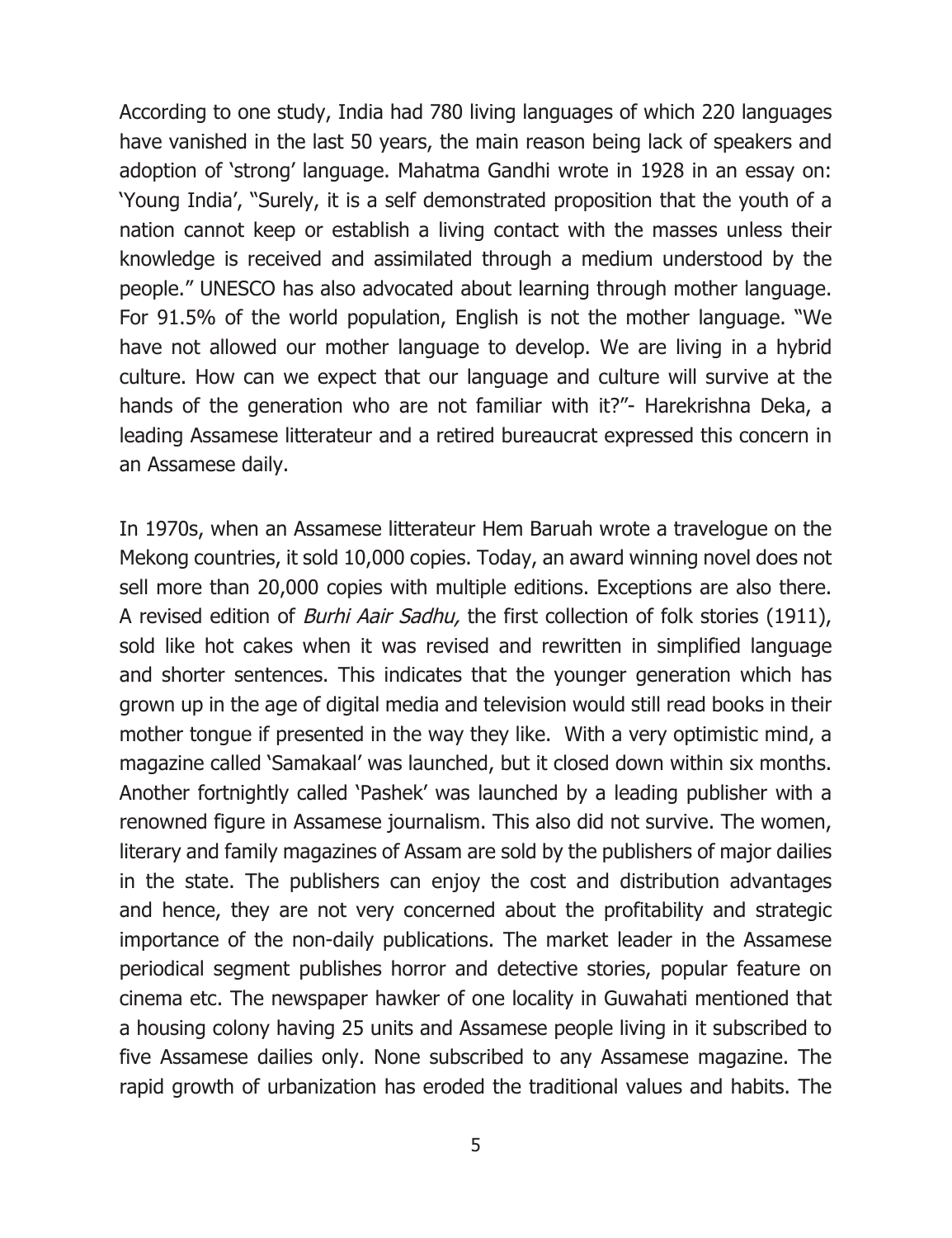real growth for periodicals exists in the smaller towns and villages where people still have a slower pace of life and can enjoy leisure reading.

In addition to Prantik, there are children's magazines, women's magazines, magazines with horror and detective stories etc. Annexure 2 gives a brief account of periodicals available in the state. The dailies far outsell the periodicals. The Tables (Nos. 1 to 7) indicate the availability and readership of newspapers and periodicals in selected states and languages of the country.

During the journey so far, Prantik has witnessed the famous Assam agitation, complications in the post Assam Accord phases, rise and fall of militancy, economic reforms in the country, large scale proliferation of English medium schools, the advent of TV, mobile phones, video games, internet, WhatsApp etc. Though Prantik is not targeted specifically at children, experience indicates that children of about 10 to 14 years also read and enjoy Prantik. The number of students appearing for the state high school leaving certificate examination each year in Assam is estimated to be around 3.8 lakh, out of which 60% appear through Assamese medium. There are more than 500 provincialised colleges and 14 universities in Assam in addition to the educational institutions in the private sector. All these indicate great sales potential. However, the reality is different.

With the advent of the new age media vehicles, the print magazines in India (and Assam as well) are facing problems in retaining readership and increasing circulation. Although Prantik is a unique product in its own category, it cannot defy competition. Price and cost to the customer is also important. Magazines face the competitive threat from newspapers because in addition to the news value, they provide features and infotainment material to different sections with various weekly supplements. Newspapers are competitors to magazines. But it is not vice versa. The readership base of magazines is shrinking all over, especially in vernacular serious magazine category. 'India Today' which was a weekly magazine, decided to convert to fortnightly. Similar was the case with 'Desh', the famous Bengali magazine.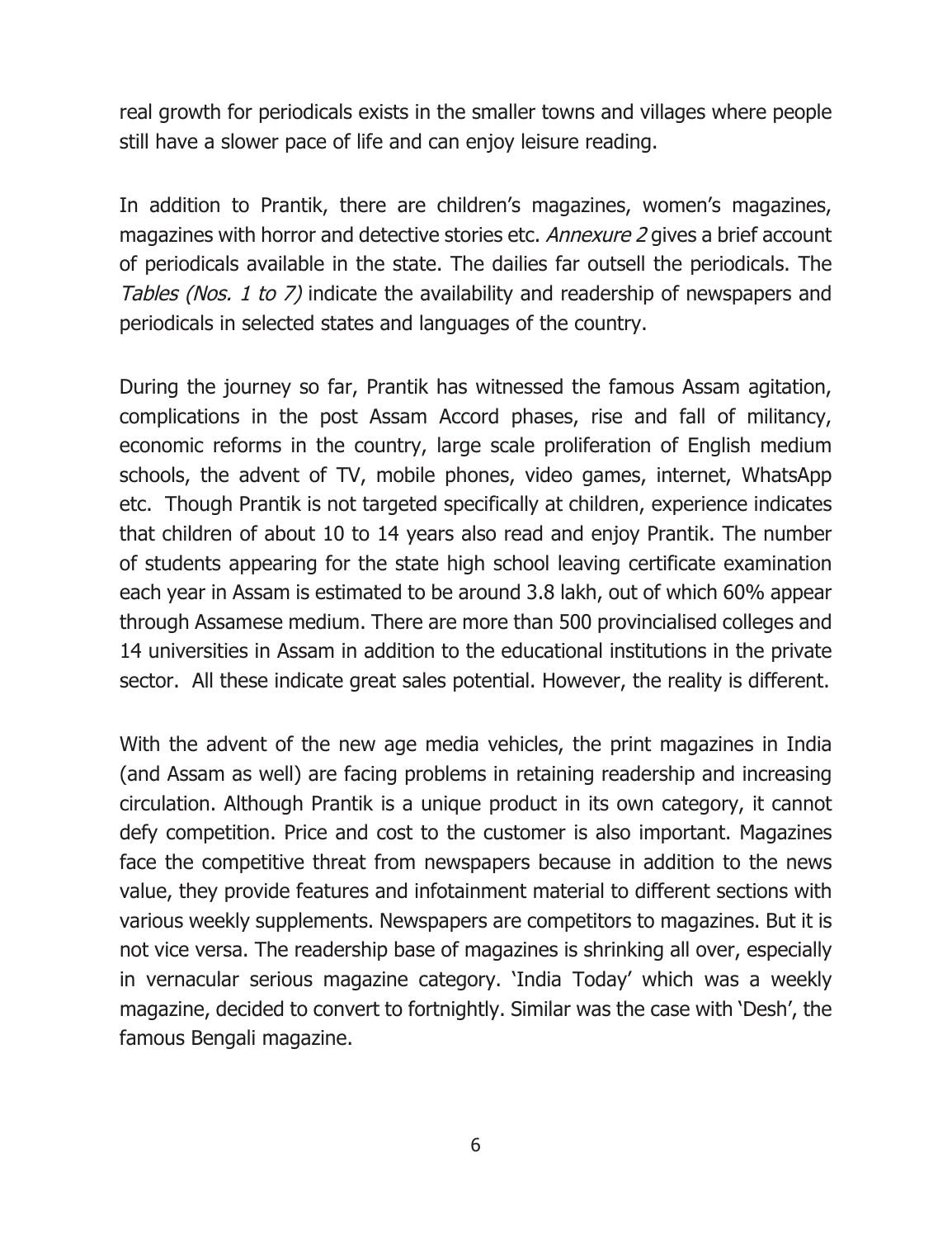## **4. Price and Distribution**

Prantik is distributed through a system of agents (95 in nos.) and sub agents (about 270 in nos.), located in all important places of the state in addition to some places in Arunachal Pradesh and Meghalaya. Prantik sells the magazine to the agents and the agents sell the magazine to the sub agents and the book stalls. In May, 2016, the agents sold from a maximum of 4700 copies (Ankur Agencies in Jorhat, Assam) to 10 copies (Patrika House in Karimganj in Barak Valley of southern Assam, a Bengali inhabited area). The top seven distributors sold about 15,000 copies. Two of them sold about 3000 copies in Guwahati. The other five distributors were in Nagaon, Jorhat, Dibrugarh and Tezpur. Nagaon and Tezpur are in central Assam. Jorhat and Dibrugarh are in upper Assam while Guwahati is in lower Assam. In a place called Mehsana in Gujarat, Prantik was distributed through an agent. It was learnt that the agent overpriced 90 copies of Prantik in one fortnight. Hence the practice was discontinued and the subscribers in the place were sent Prantik through direct mail at a discounted rate. A high proportion of sales (about 70%) of Prantik are affected through door delivery at the subscribers' premises and this was done by agents/sub agents through hawkers. However, this depends on availability of major book stalls as they also sell Prantik collected from the agents/sub agents. For example, in a place called Mirza in the outskirts of Guwahati, in May 2016, 80 copies of Prantik were sold - 30 by hawkers and 50 by the book stalls. Jyoti Book House (of Mirza) alone sold 35 copies. This book stall used to sell more than 100 copies of Prantik in the early 2000s. They sold 70 copies each of 'Priya Sakhi' and 'Nandini', two Assamese magazines mainly targeted at women readers in May 2016. The book stalls cater to the occasional readers in addition to their regular customers.

Prantik is sold through direct mail also. Prantik is home delivered to about 200 regular subscribers in Guwahati without inconveniencing the normal work load of the delivery personnel. This is done to keep a personal touch and also to take care of the complaint of non receipt of the magazine by the normal post. There are about 3,500 direct subscribers of Prantik spread all over the country and the world. The yearly rate of subscription for one year in Nepal, Bangladesh and Bhutan was Rs. 550 in May, 2016. For other countries the rate is Rs.2100, as the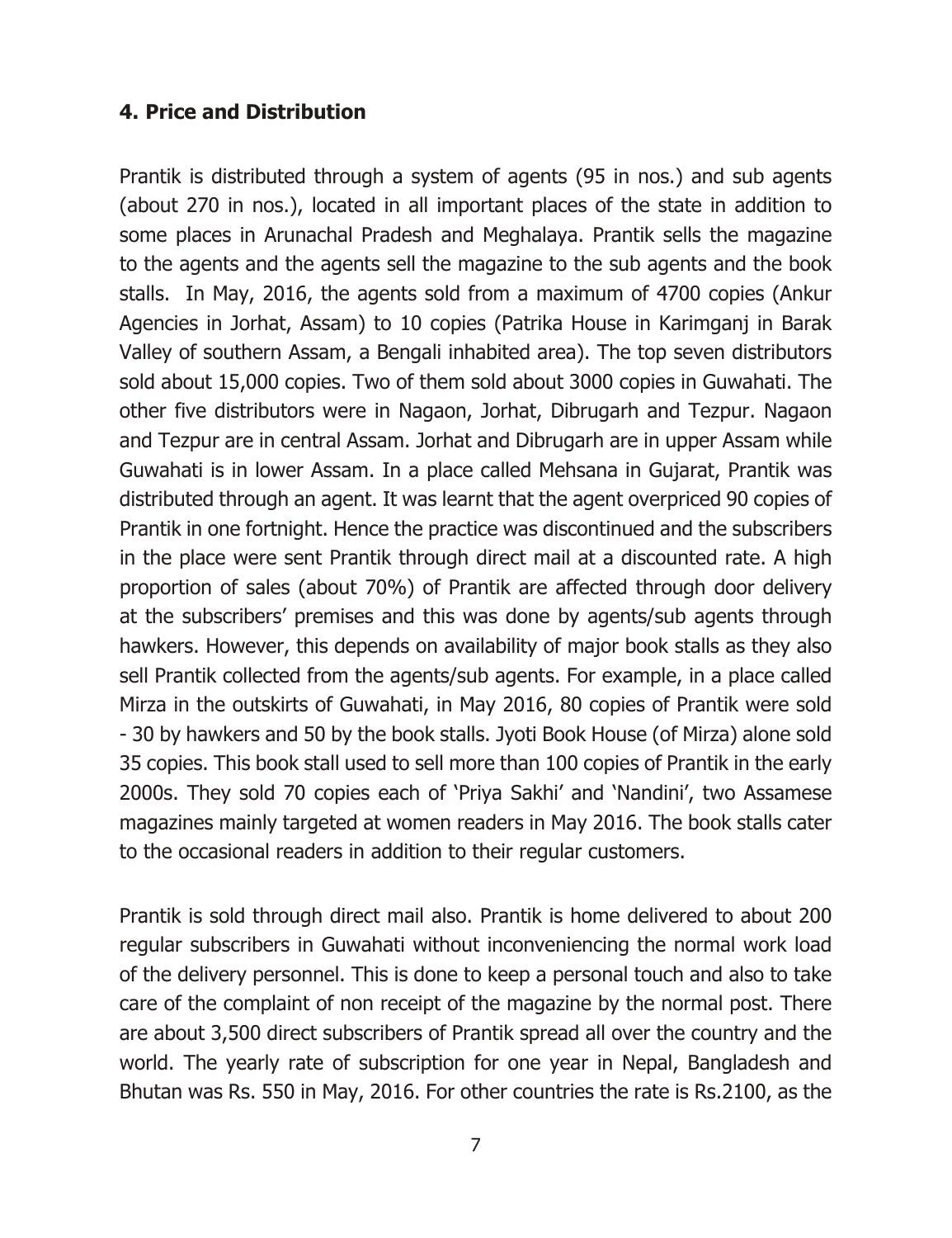postal charge is about Rs. 60 or more. There is a pricing scheme with adequate discount for subscription up to three years. Majority avail the yearly subscription only.

All other competing vernacular magazines are priced at more than Rs. 30, the price of Prantik, Gariyasi being the only exception. Gariyasi, a literary and prestigious magazine, is an additional publication from a major newspaper publisher of the state. The agents of Prantik are given commission slab wise: 35% for more than 1000 copies; 33% for copies between 500 to 1000; 30% for copies from 200 to 500 and 25% for less than 200 copies. Prantik bears the despatch cost. The first issue of the month normally sells more (about 5%) than the second issue.

Mr. Utpal Datta, a keen observer of print media, stated that Prantik had created a new direction in the distribution system of Assamese magazine. The selling agents of Prantik of 1980s are now established enterprises. Mr. Deben Saikia of Rumi Rupak Enterprise, an old agent of Prantik and distributor of some other periodicals in Nagaon in central Assam, mentioned about the downward trend of sales of Assamese magazines due to the advent of technology based new devices. According to him, Prantik was least affected. They are very happy with the long standing business dealings with Prantik. Most of the Assamese magazines had to close down for non payment of outstanding dues by agents, excessive printing and return of unsold copies. Prantik is printed as per the requisition received from the agents. As a policy, unsold copies are not taken back, however damaged copies are replaced. The incidence of damage is also very less as the packages are carefully handled in the preferred mode of transport suggested by the agents. From the reports submitted to Registrar of Newspapers, it was found that during the period 1982 to 2016, the average difference between the print copies and the sold copies was 954. These unsold copies were used as complimentary copies to contributors to the magazine, donation to libraries, damage replacement, sale of old issues in book fairs at various places of Assam, retention for record etc. Even the established publishers of national level magazines take back the unsold copies with a proof of the cover page cutting. Extension of credit is a practice of the industry. Prantik has not followed the crowd. In case of Prantik, agents like MP Book Stall and Durga News Agency of Guwahati, Kitap Ghar in Pathsala paid in advance in May, 2016. Others normally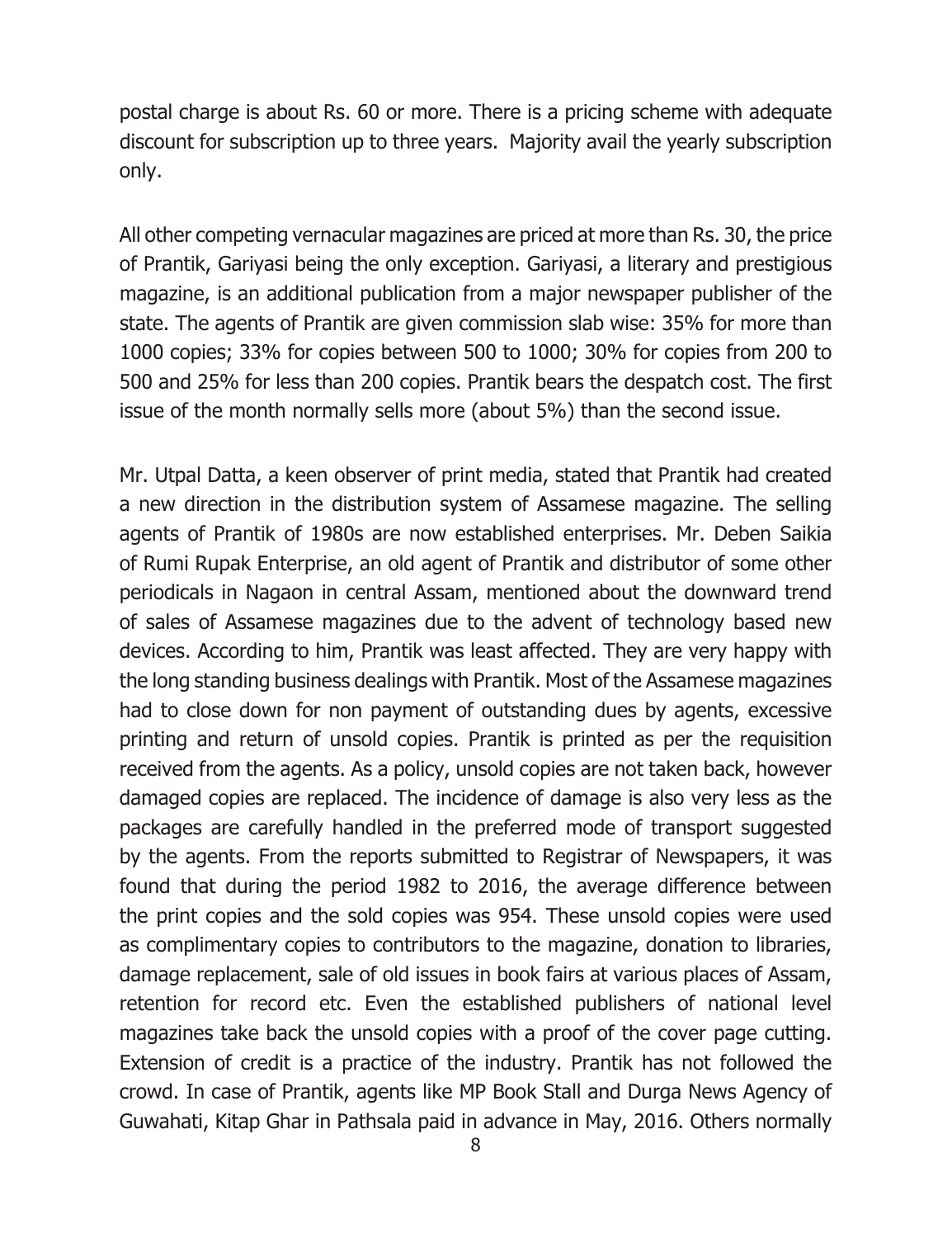clear the payment within a fortnight. Prantik owes a lot to its sellers. The agents suggest measures regarding packaging and despatch. Most of the despatch is made by public transport and night bus services. One or two agents sometimes create problems but that is insignificant. Prantik is very happy with the support and cooperation received from the agents.

In one discussion, Mrs. Luna Lahkar said that Prantik was great, she loved it too; but she did not have the time to get it from the book stall as the magazine was not home delivered by the news paper hawker.

## **5. Revenue, cost and promotion**

Along with the young and highly enthusiastic team, Dr Saikia, the Editor-in-Chief and Mr. Pradip Baruah, the editor-publisher of Prantik got so deeply involved that the circulation of Prantik reached an enviable figure of 10,000 within a few months of its inception. With the growth in circulation, advertisements from numerous commercial organizations started pouring in to such an extent, that at times it became impossible to accommodate them at one go. Prantik also had the distinction of being the first publication in Assam to print advertisements in colour. The content was provided by the advertisers. Prantik did not have any control over the use of language in the advertisements and also to check the authenticity of the claims of the advertisers. Prantik is highly regarded for its honesty and editorial policy in ensuring accuracy of language in its content. The advertisements had to be compatible with the image of the magazine. The loyal readers expressed resentment on the publication of the advertisements. They considered the ads to be an intrusion in their reading. An overseas subscriber wanted to offer a donation so as to compensate for the loss of ad-revenue. A number of readers suggested increasing the price. Prantik was possibly the only magazine in India to resign from ABC (Audit Bureau of Circulation), a body whose certified figures of circulation are relied on by the advertisers. This happened in 1997. Moreover, Mr. Baruah did not like the trade practices of the advertising world. He wanted to carry forward a clean and dignified business. A decision was taken that Prantik would not carry commercial advertisements at the cost of reading matter. Initially Prantik consisted of 48 pages priced at Rs. 3. Price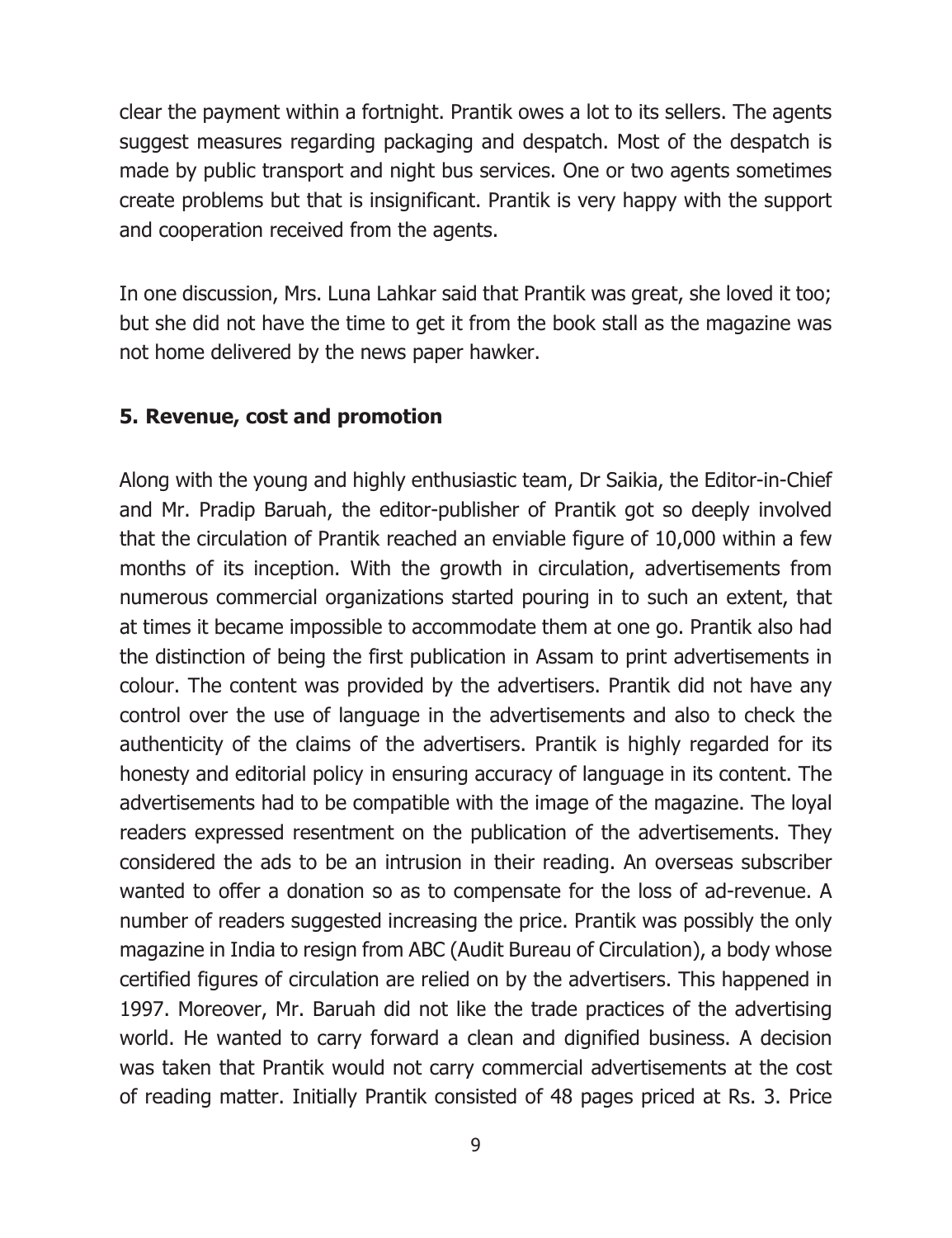of the magazine had to be increased to meet up the corresponding increase in cost several times in its journey without facing any resentment from its readers. In March 2016, Prantik consisted of 67 pages with two pages of advertisements on recently released books only. If required, Prantik would insist that the book publishers/authors give a copy of the book to be examined by the editorial team. As a policy, they decided not to publish advertisements of books on sure success etc. They released advertisements of books keeping in view the taste of their readers. In 2014-15, it received Rs. 1.45 lakh from advertisements against Rs. 62 thousand in 2013-14.

With an assured subscription and a loyal readership base, the magazine could adopt a unique and reader friendly, no advertising strategy. Profitability has not been a concern for no dependence on advertising income. A manager of a local daily commented in a discussion that revenue from circulation could provide them the cost of the newsprint and advertisements in the daily could give them the profit after meeting all other expenses. Prantik did not believe on imposition of advertisements. Not only did it refuse advertisements, it decided not to advertise itself as it was akin to blowing one's own trumpet. The sensible readers promoted the magazine themselves. The contents were discussed amongst readers and Prantik gained word-of-mouth publicity. If some book stalls wished to have a signboard, Prantik would provide that. If requested, Prantik would sponsor advertisements for some souvenirs. Diaries with the name of Prantik embossed are gifted to the stakeholders as New Year greetings. It spent Rs. 39,500 on promotion in 2014-15, Rs. 19,300 in 2013-14 and Rs. 101,000 in 2012-13.

Although, it was a single product publication, Prantik never starved for funds. At the same time, it could not afford the luxury of having surplus funds. As the printing services are availed outside, it did not have to spend money on purchasing or upgrading the printing machines. The printing service could be availed within Rs. 6 lakh in a year, and the binding and transportation packaging within Rs. 3 lakh. More than Rs.35 lakh was spent on purchase of paper in 2014- 15. After printing, establishment cost is a major head. The magazine was able to earn a net profit of Rs. 11.48 lakh in 2014-15 against Rs. 7.6 lakh in the previous year.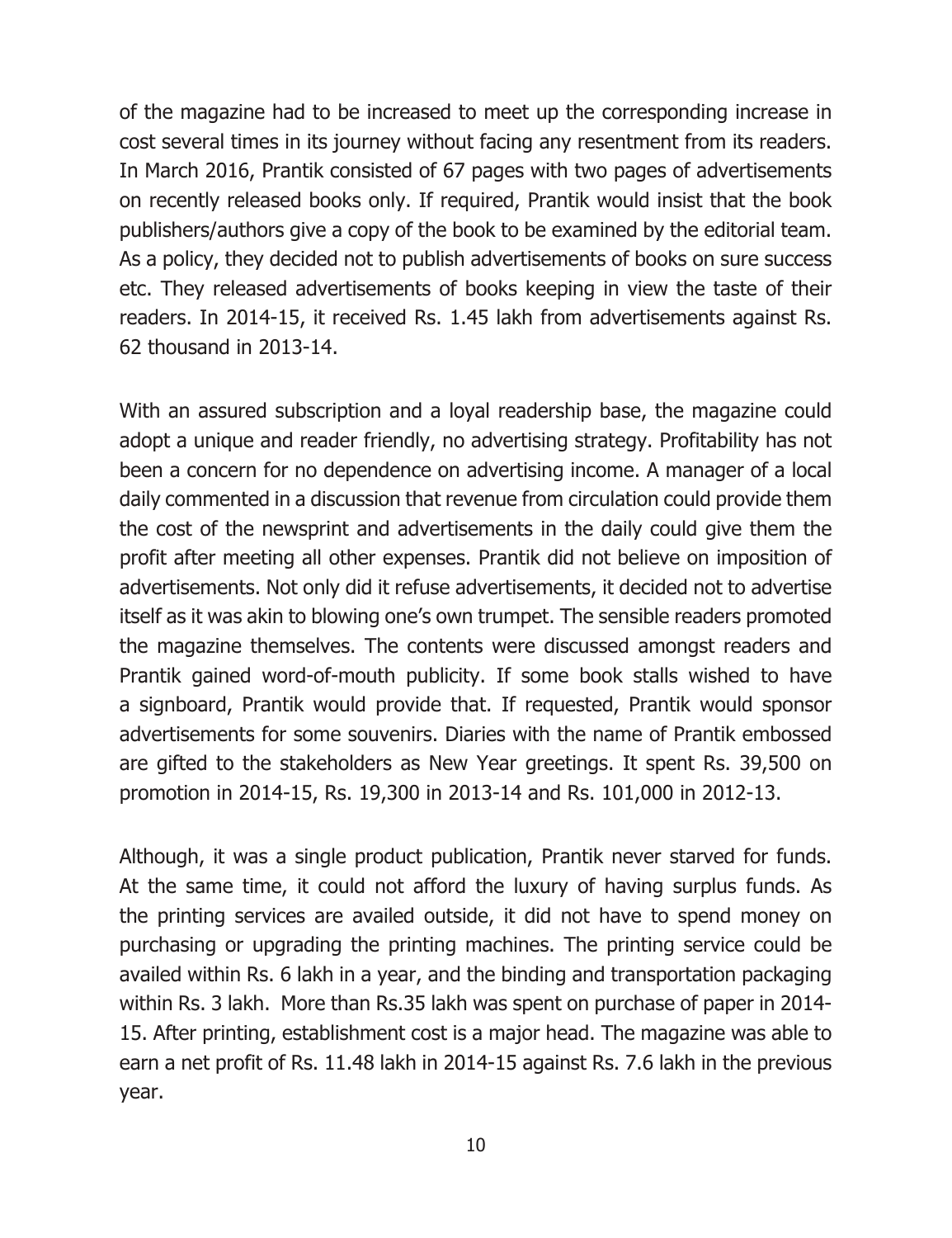### **6. The Management Policies and Processes**

Prantik is one of the few publications that accepts the Wage Board award and pays its staff accordingly. In the absence of a mechanized composing system, there were eight composers who used to do the composing in the initial years. Prantik now can boast of optimum utilization of print space because of in- house computerized composing. The magazine is published from the first floor of the 3000 sq ft residential building of Mr. Baruah. It is an open office- clean, silent, well lit, and well ventilated with no cubicles. Moreover it has a 600 sq.ft storage space on the ground floor. Prantik is quite satisfied with the services of its printers - Saraighat Offset and Saraighat Phototypes. Mr. Dandi Haloi, the binder has never failed in his duty of binding and making the transportation packages in specified cartons as per the requirement of specified nos. of copies agent wise and issue wise.

Dr. Saikia, the founder Chief Editor was an institution in him. When it became evident that Dr. Saikia would not be able to continue with Prantik due to health concerns, a smooth transition process was initiated. The editorial team led by Mr. Baruah assumed the entire responsibility. The old readers still feel the presence of Dr. Saikia in the pages of Prantik. Despite the absence of Dr. Saikia, the basic character of the magazine has not changed. Mr. Baruah attributes this to the composition of the team and team cohesiveness. The broad environment, the demographics and the readership preferences have changed over the years. Prantik has tried to remain contemporary. The dynamism may be observed in editorial policies, selection of contents, mentoring and creation of new writers from the new generation etc. The magazine takes a non- aggressive and cautious mode keeping a safe distance from controversies. At the same time, it keeps the readers alert on the emerging and burning issues in the society. As an editorial policy, Prantik does not provoke and does not succumb too. Yet, it had to face the wrath of one extremist group once.

Prantik is regarded well for its fairness, a rare quality in selecting articles, poems or short stories, paying the least heed to the age or status of the authors. Stress is laid on written words only withstanding the pressures of influential persons seeking favour. This creates embarrassment, but the process is managed.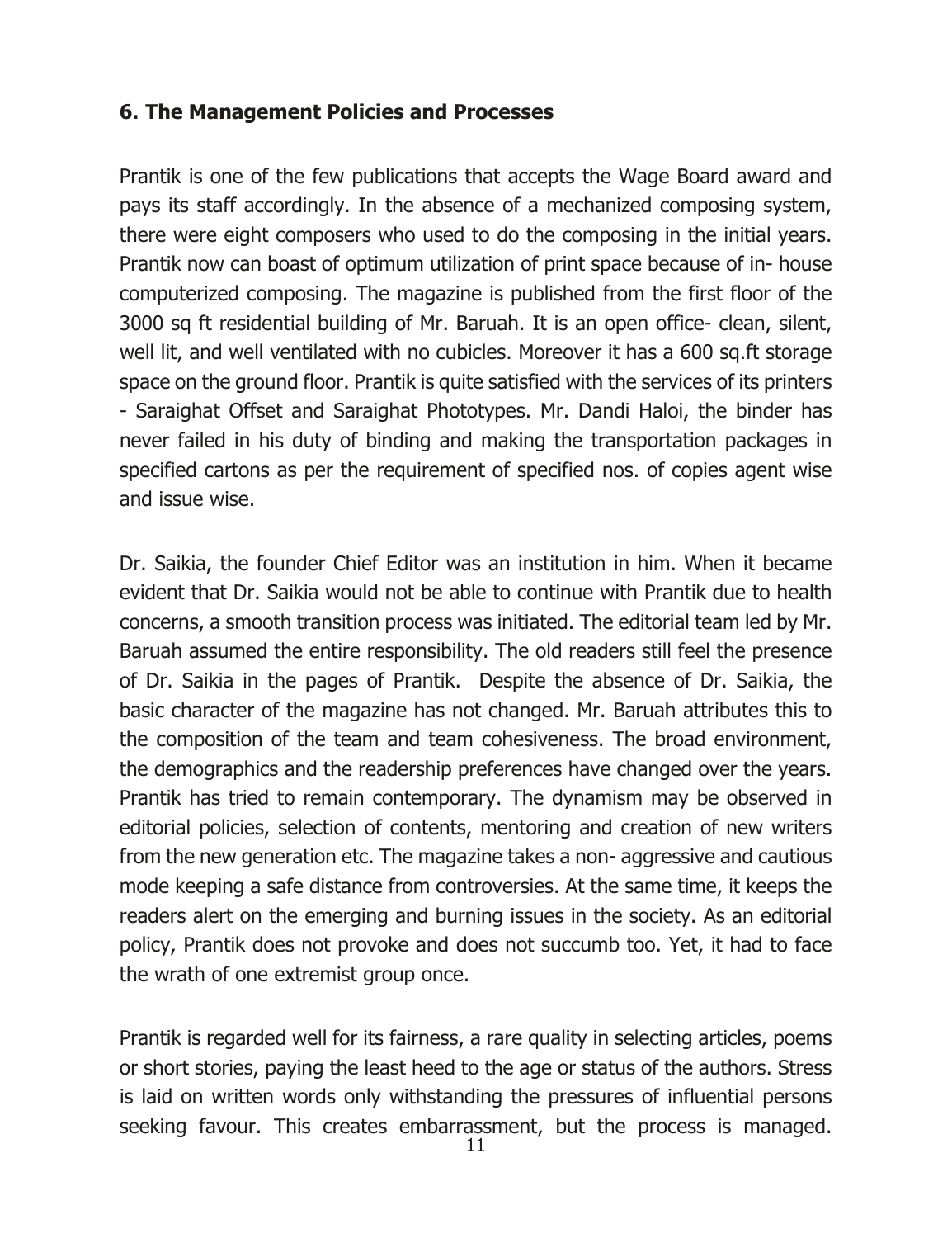Getting content has never been a problem with Prantik. They can even convert Prantik to a weekly magazine from this perspective. Acceptance, denial of articles is informed to the readers. They have readily available, addressed and blank printed letters. They send hand written letters in post cards also to maintain a personal touch with some of the esteemed writers. The magazine has not embraced e mode much in relationship management and internal processes. Software helps the circulation manager in managing the yearly subscription and reminding customers about renewal.

Publishers in Assam have recently joined the e marketing business by tying up with the giant Amazon. Considering the growing popularity of e- commerce sites, the young techno savvy generation and the Assamese people elsewhere, major publication houses have made their books available in www.amazon.com. Mr. Rupjyoti Konwar, an employee of Banphul Publications, Guwahati, said that within a week of making their books available on Amazon, they sold 60 books worth of Rs. 60,000. It is a good way to promote business. Mr. Baruah of Prantik has not thought anything in this regard. Prantik does not have a website and an official email id. The way the processes are managed now, embracing the e mode at this stage might jeopardise the efficiency of the current functioning – Mr. Baruah feels.

Immediately after receipt of a contribution from a writer, either by post/ courier/hand delivery or drop in the letter box at the gate of the office, Prantik records it with a serial no., name, place and mode of despatch. After subject wise sorting, an elimination round is conducted. More than 4,000 letters are received for the feature on 'Patralaap'. In case of poems only, after the inhouse elimination, experts' opinions are solicited regarding selection. Once the materials are decided for selection, the authors are informed and entries are made in the issue-wise diary. The judicious mix of relevant content is selected as per the plan of encouraging new writers, having the presence of established writers, and reduction of waiting time. After composition and proof reading, the PDF is despatched to the printer five or six days before the release date. Some established magazines of the state have not been able to manage the time line. Irregular electricity supply, machine breakdown, labour problem, leave of staff etc. are common problems. Prantik has not failed in this regard even with its lean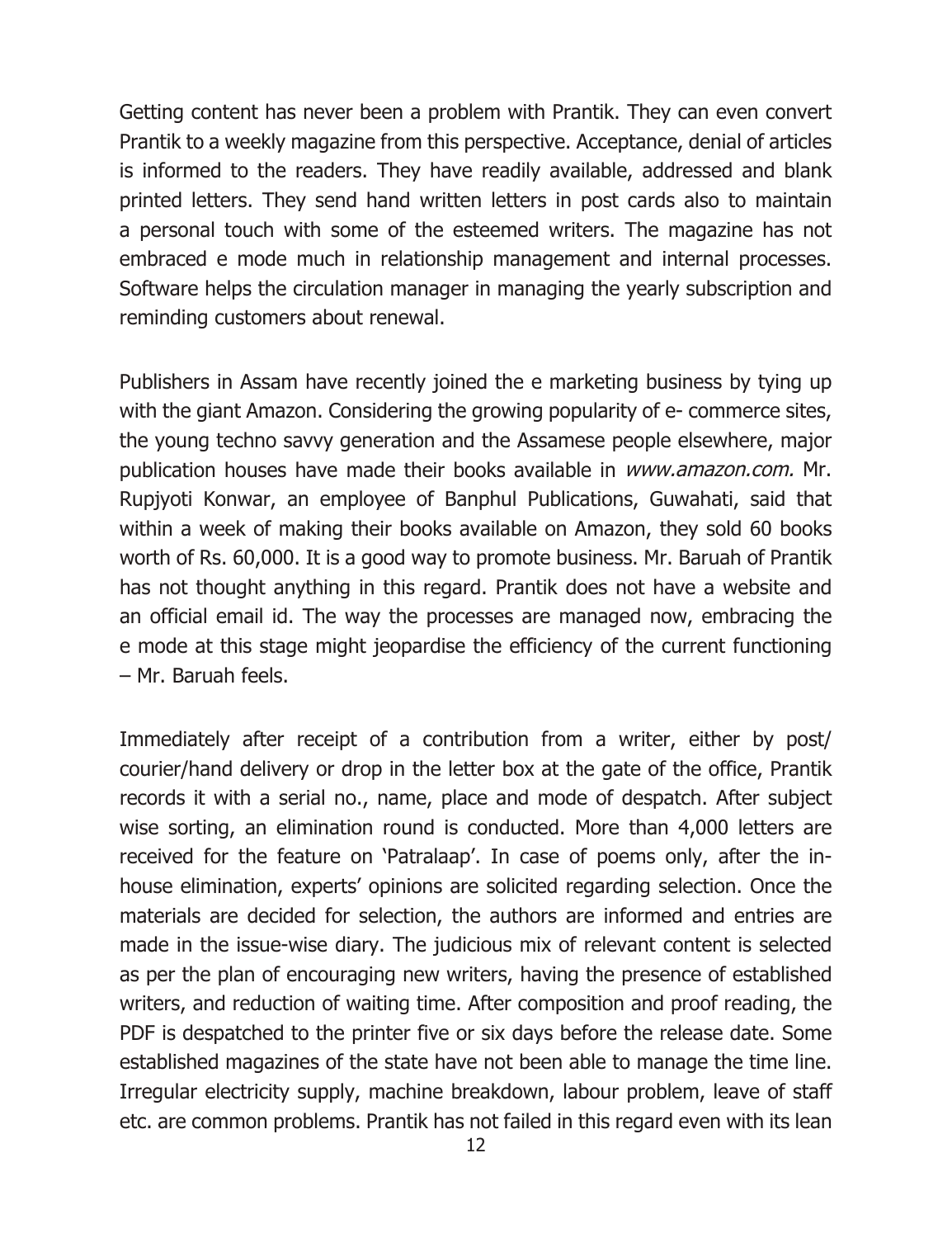staff of eight members only. The authors are remunerated within a month. Three days before the release, print copies are sent to the agents with bills. Adherence to a strict action plan has helped in ensuring consistency and regularity of the publication. Except the silver jubilee edition, there has been no special edition on the occasion of festivals like Bihu, Durga Puja etc.

# **7. Image Perception**

Dr. Dilip Kumar Dutta, a mathematician, writer and a non- resident Assamese, once commented in a page of Prantik that the essence created by Prantik could not be destroyed by any storm, volcano or tsunami. For a society to live strongly, a collection of individuals are required which can guard the society from destructive forces. Prantik has created that collection of individuals. So many unpleasant events and issues are present but nobody stands up to them. The message of Prantik is that one needs to fight evil. A reader commented like this.

Prantik has been trying persistently, honestly and responsibly to hold up the mantle of the ideal Assamese society to the discerning Assamese readers all over the world, encompassing all the aspects of Assam in particular, the world in general. The content of the magazine is perceived to contain a heavy dose of science, current affairs, environment etc. Still it allows leisurely reading for popular features like short stories etc. It facilitates postponed reading and pass along readership. Mr. Prasanna Sarma, the Circulation Manager of Prantik stated that the copy of each issue of the magazine that he carries to his village home is read by about 15 people of the locality. A section of the readers have preserved the old issues in bound form. Old issues are exchanged by readers. The magazine has high retention value for them.

Dharani Kalita, living in Azara, Guwahati's outskirts, cannot remember a time when his family did not have a Prantik delivered to their home. The magazine was what his father believed would open the world of knowledge to his children. One reader applauds Prantik for the 'appetizer effect'. "After reading newspapers and watching television news, I turn to Prantik for assimilation. Credibility of the written words of Prantik means a lot"- he stated. "Transitioning from traditional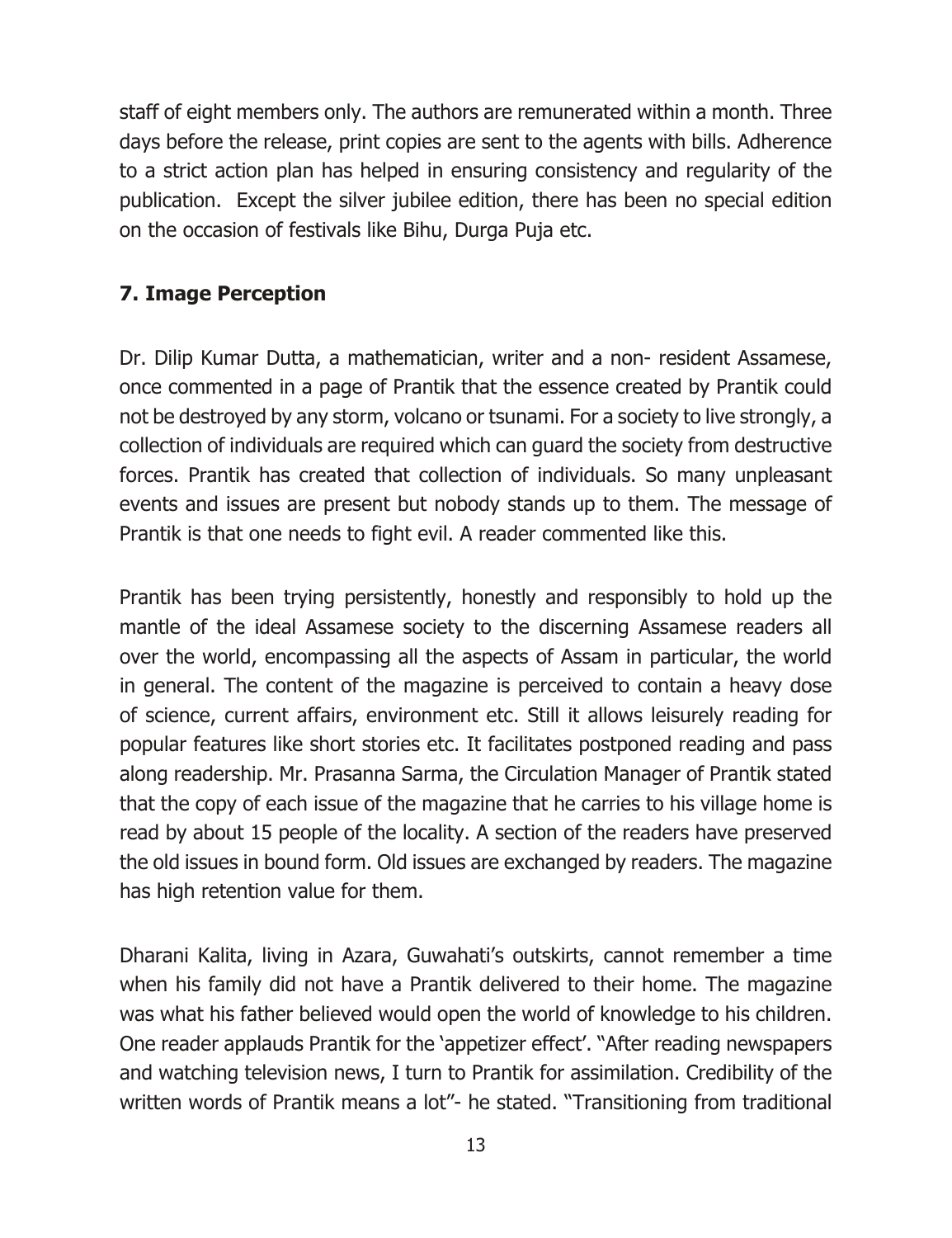to modern is not merely embracing westernization; it is about respecting and uplifting one's own culture''- a reader appreciated the role of Prantik in this regard.

In its journey, many of the readers have discontinued. Many new readers have joined. Some of them regret not being able to find time to read the magazine. Some do not find it worthwhile to purchase the magazine as their children do not read Assamese magazines. At the same time, there have been instances when children educated through English medium schools buy and read the magazine.

## **8. The editor/publisher's concern**

In the journey of Prantik, in 1986, the sale of an average issue reached its peak. The figure was almost four times the sale of an average issue in 1982. Since then, there has been a decline till 1999 to a figure which would be about half of the sale of an average issue in 1986. After 1999, the sales increased and currently has stabilised at about 10,000 copies more. The sales could have been much more. Despite all the challenges, the magazine has been able to carve out a niche for itself and has been able to create a Prantik family in the Assamese society. This is quite satisfying. The magazine has managed the transition process remarkably well from the founder Editor to the current editorial team. The composition of the team and the team cohesiveness has been instrumental in this regard. One or two blunders on the part of the editorial staff sometimes cause concern to Mr. Baruah, who is 78 years old now. He delegates many responsibilities to the managerial and editorial staff.

The management processes in the publication house are worth observing. Transparencies in financial management and reporting, adherence to a strict action plan for timely release, well designed distribution system, management of receivables and payment, very low number of unsold copies and accuracy in demand forecasting, retention of employees, maintenance of office atmospherics and work environment, creation of new writers, remarkable number of well sold volume publications of serialised content, dependable outsourcing of key services – are all quite important. With the no- advertising strategy, profitability also has not been a key concern.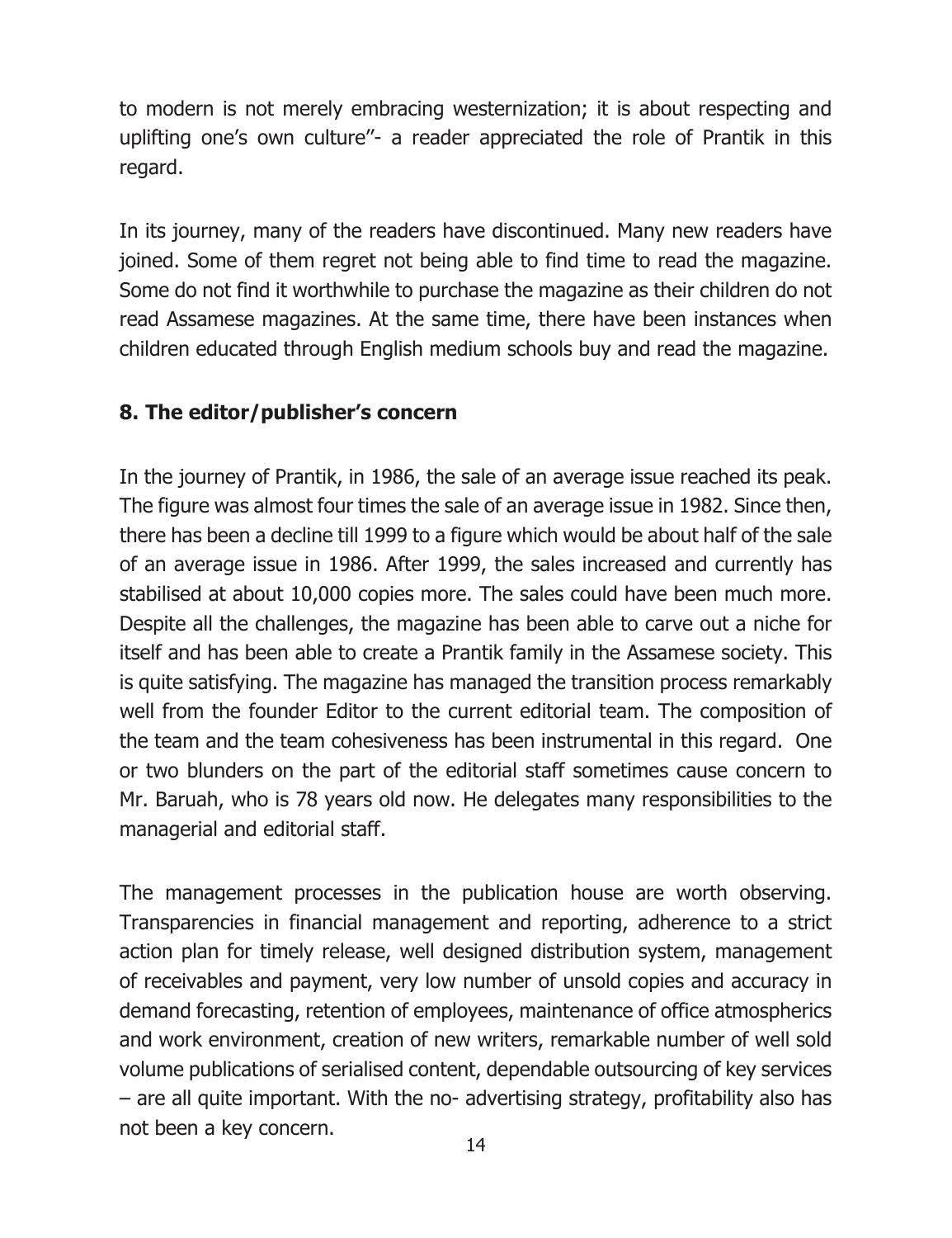Even without changing too much, a product can be continually successful if the vision and mission is clear. Growth in sales is not a priority. Meaningful survival and contribution to society are more important. The challenges in the journey will have to be continually addressed and the day to day management problems will always have to be sorted out. Mr. Baruah feels satisfied in this regard too.

With the advent of the new age media vehicles, the print magazines in India (and Assam as well) are facing problems in retaining readership and increasing circulation. Although Prantik is a unique product in its own category, it cannot defy competition. But Mr. Baruah, the editor publisher of Prantik, is quite undeterred. He derives inspiration and satisfaction from the comments and feedback of the readers. He feels hopeful in the knowledge that some children have also developed the habit of reading Prantik. He considers it a limitation on his part that the magazine has not been able to penetrate in the desired way among the educated people and in the urban areas. He has seen considerable scope to contribute to the cause of protection of Assamese identity, language and Assamese culture. One can be progressive without losing one's identity. He cannot think of anything else, except Prantik, in the foreseeable future.

 $\Box$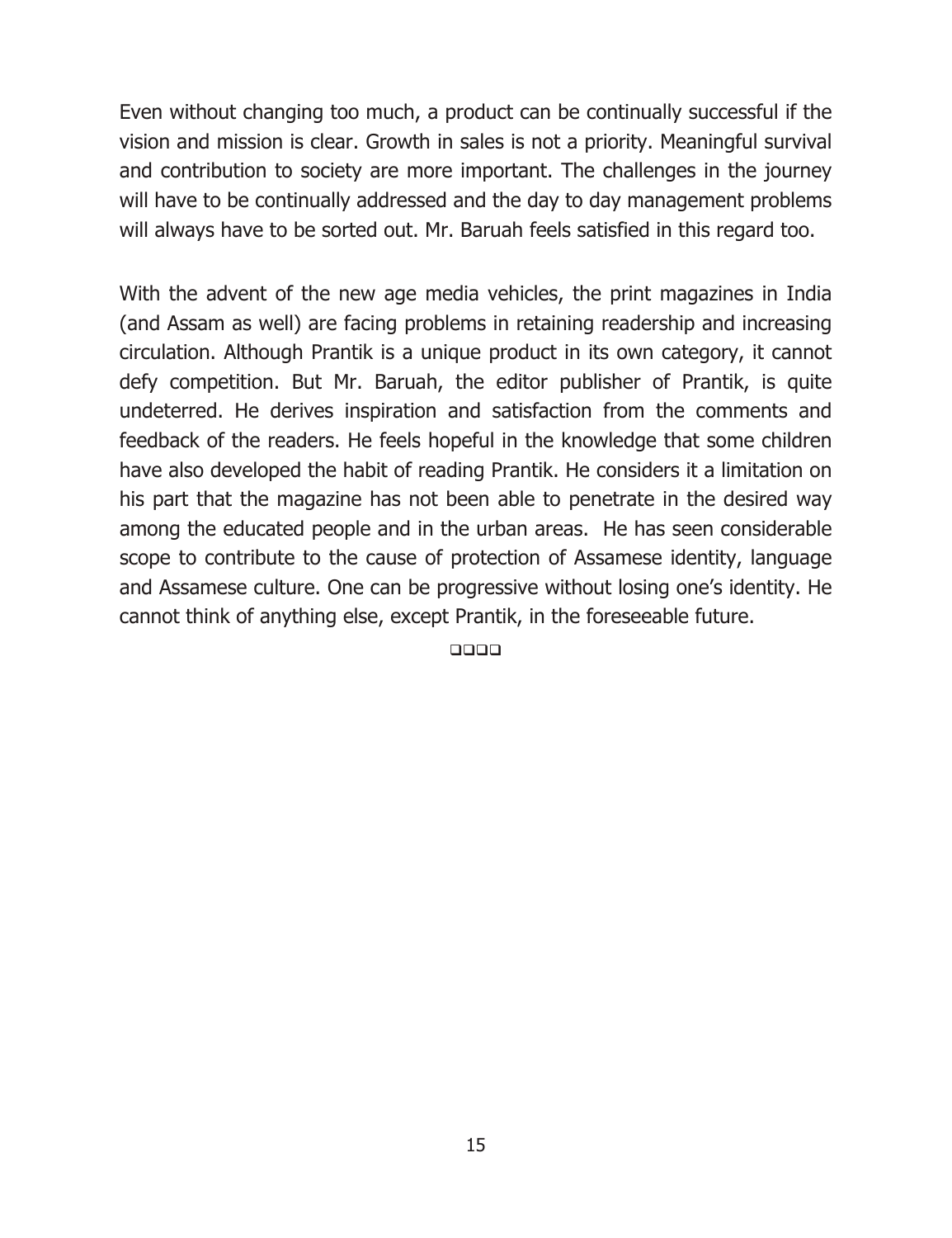## **Annexure 1**

# **Features published in Prantik**

The following are the features published in one sample issue of *Prantik* in the sequential order in which it appeared.

- 1. Cover (highlighting contents inside, with photos and illustration)
- 2. Inside Cover: photos of folk craft items of the article on folk beliefs of Moran community, published in pp 39-40
- 3. Content page with indication of contents for the next issue also
- 4. Conversation on social issues and anything relevant through letters (Patralaap)
- 5. Editorial (two columns) and Patralaap contd.
- 6. Pages 6 to 9: Patralaap contd, corrigendum, message from the Editor's room
- 7. Pages 10 to 12 : Article on equal right for women, half column advt. of two newly released books
- 8. Pages 13-14 : The power of North Korea
- 9. Pages 15-18 : Article on crude oil market with graphs and exhibits
- 10. Pages 19-22 : Article on ATM; Sudoku with answer of the Sudoku in the previous issue
- 11. Pages 23-26 : Article on gravitational force, science news and quiz with B/W photos
- 12. Pages 27-28 : Knowledge entertainment, intelligence quiz
- 13. Pages 29-31 : Discussion (Letters from readers) on the continued uninterrupted journey of Prantik
- 14. Pages 31-32: Article on TV and our mentality
- 15. Pages 34-36 : Article on Hindu Muslim unity in Golaghat district
- 16. Pages 37-38 : Conspiracies in Ahom kingdom
- 17. Pages 39-40 : Folk crafts of Moran community- article
- 18. Pages 41-45 : Travelogue
- 19. Page 46 : Remembrance ( Rudra Baruah son of the soil)
- 20. Pages 47-48 : Experience in Tripura, experience in jail
- 21. Page 49 : Sports (The South Asian Games)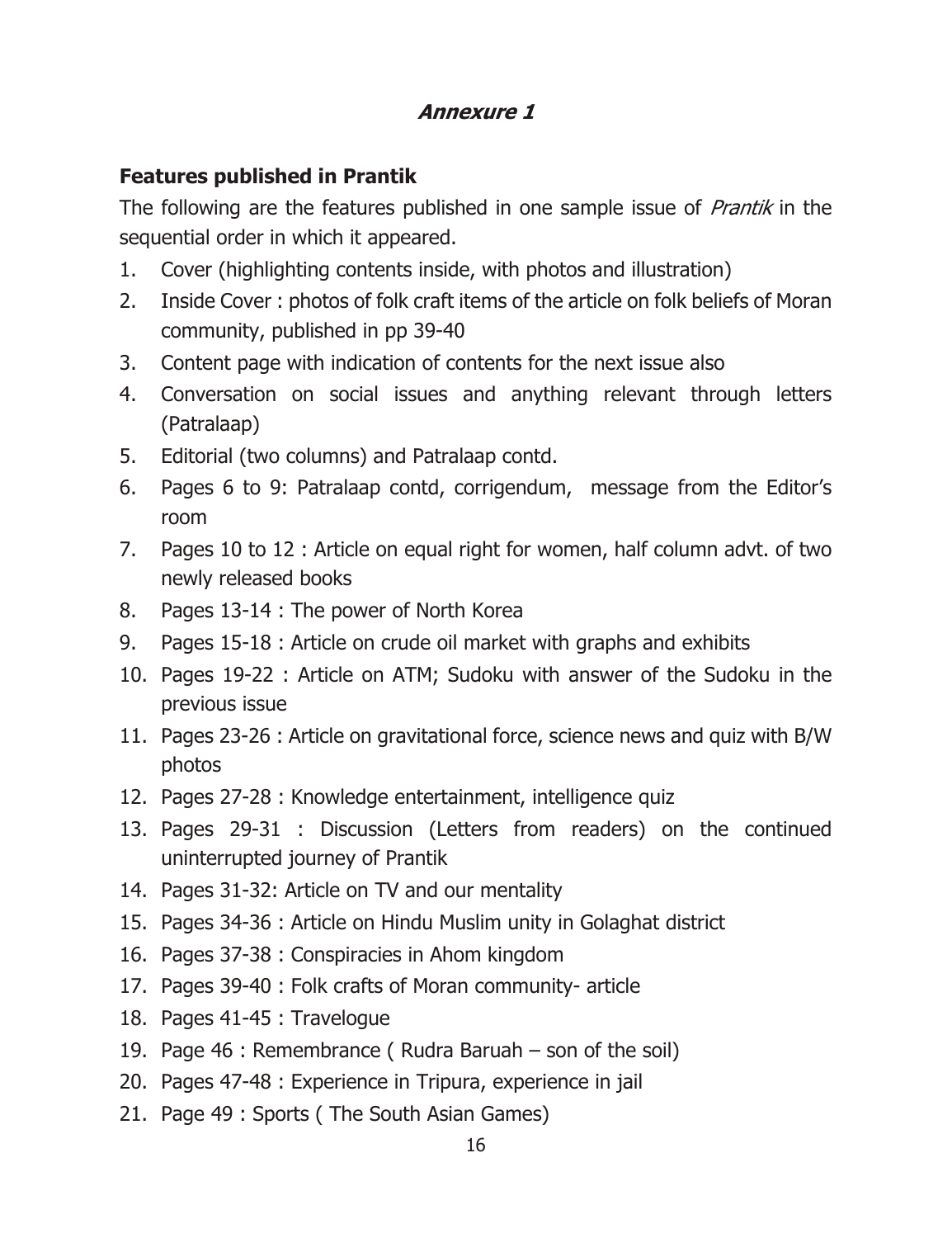- 22. Pages 50-51: Day to day life, poems unlike poems
- 23. Pages 52-56 : Serialised novel
- 24. Pages 57-59 : Serialised novel; one column on a Request to Writers by Prantik
- 25. Pages 60-61 : Poems ( six numbers, two from established poets)
- 26. Pages 62-65 : Short story and a message from Prantik on how to be a regular customer of Prantik at a discounted rate and send it as a gift item to dear ones
- 27. The Last Page : Reminiscence of Late Dr. Saikia, founder Chief Editor (excerpts from his diary for five days, Feb 26 to March 2, 1999)
- 28. Inside back cover : Photos of art work (three paintings)
- 29. Back cover: Photos of the travelogue published in pp 41-45

 $\Box$ 

## **Annexure – 2**

## **A brief description of the major magazines published in the State**

Magazines of interest to general public: These magazines carry features interesting to the general grown up people. These are mostly read by adult members of the family and carry features like articles, serialised novels, stories, poems, jokes etc. These 'family magazines' publish the features in simple, easy to understand style.

Health magazines: There is an emerging trend of increasing readership in health magazines dealing with common ailments, questions and answers etc.

Women's magazines: These magazines carry features interesting and appealing to women.

Specialized magazines: There are several children's magazines, teenagers' magazines in addition to the literary magazines. A few magazines are published by groups or persons with political/ideological inclinations carrying features on political issues.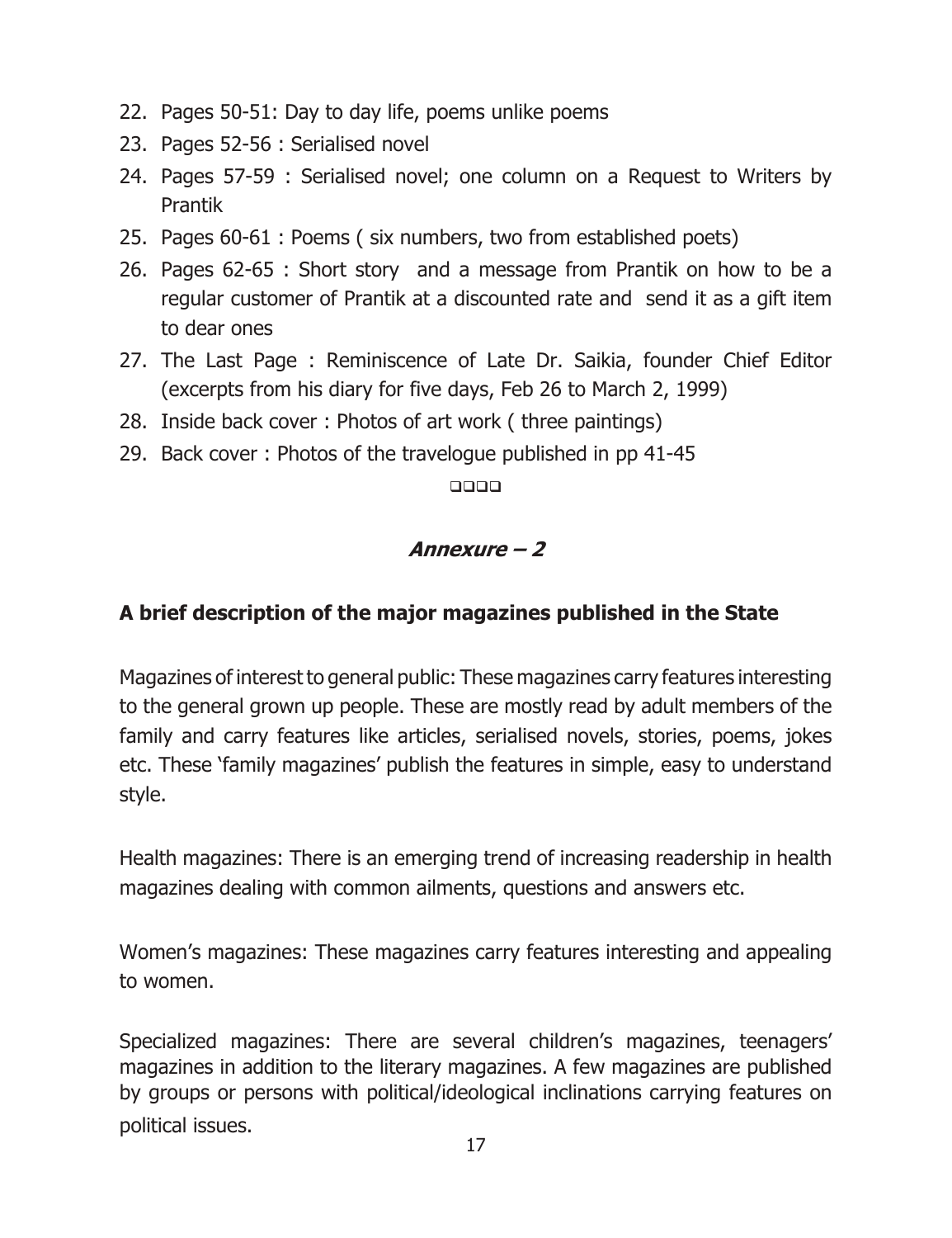## Table 1 :

|                   | 2011-12        |                  |                  |                |               | 2014-15 |                |              |                |                |                  |                |
|-------------------|----------------|------------------|------------------|----------------|---------------|---------|----------------|--------------|----------------|----------------|------------------|----------------|
| State/UT          | Daily          | Weekly           | Fortnightly      | Monthly        | <b>Others</b> | Total   | Daily          | Weekly       | Fortnightly    | Monthly        | <b>Others</b>    | Total          |
| Andhra<br>Pradesh | 48             | 4                | $\mathbf{1}$     | 5              | $\mathbf 0$   | 58      | 49             | 4            | $1\,$          | 5              | $\mathbf 0$      | 59             |
| Assam             | 13             | 5                | $\mathbf{1}$     | 0              | $\mathbf 1$   | 20      | 13             | 4            | $1\,$          | 0              | $\mathbf 0$      | 18             |
| Bihar             | $\overline{7}$ | $\boldsymbol{0}$ | 0                | 0              | $\mathbf 0$   | 7       | $\overline{7}$ | 0            | $\mathbf 0$    | 0              | $\mathbf 0$      | $\overline{7}$ |
| Chandigarh        | 10             | $\mathbf 0$      | $\boldsymbol{0}$ | $\overline{0}$ | $\mathbf 0$   | 10      | 10             | $\mathbf 0$  | $\mathbf 0$    | 0              | $\mathbf{0}$     | 10             |
| Chhattisgarh      | 12             | $\boldsymbol{0}$ | $\boldsymbol{0}$ | 0              | $\mathbf 0$   | 12      | 12             | 0            | 0              | 0              | $\mathbf 0$      | 12             |
| Delhi             | 57             | 41               | 18               | 61             | $\mathbf{1}$  | 178     | 52             | 38           | 19             | 54             | $\mathbf{1}$     | 164            |
| Gujarat           | 34             | $\mathbf{1}$     | $\mathbf{1}$     | 0              | $\mathbf 0$   | 36      | 34             | $\mathbf{1}$ | $\mathbf{1}$   | 0              | $\mathbf{0}$     | 36             |
| Haryana           | $\overline{7}$ | $\mathbf 0$      | $\mathbf{1}$     | 0              | $\mathbf{0}$  | 8       | $\overline{7}$ | 0            | $\mathbf{1}$   | 0              | $\mathbf{0}$     | 8              |
| J&K               | 13             | $\boldsymbol{0}$ | 0                | 0              | $\mathbf 0$   | 13      | 13             | 0            | 0              | 0              | $\boldsymbol{0}$ | 13             |
| Jharkhand         | 12             | $\boldsymbol{0}$ | 0                | 0              | $\mathbf 0$   | 12      | 12             | $\mathbf 0$  | $\mathbf 0$    | 0              | $\mathbf{0}$     | 12             |
| Karnataka         | 26             | 5                | $\mathbf{1}$     | 5              | $\mathbf 0$   | 37      | 24             | 5            | $\mathbf{1}$   | 4              | $\Omega$         | 34             |
| Kerala            | 20             | 14               | $\overline{2}$   | 6              | $\mathbf 0$   | 42      | 20             | 13           | $\overline{2}$ | 6              | $\mathbf 0$      | 41             |
| Madhya<br>Pradesh | 39             | 4                | $\mathbf 0$      | 0              | $\mathbf{0}$  | 43      | 38             | 3            | $\mathbf 0$    | 0              | $\mathbf{0}$     | 41             |
| Maharashtra       | 98             | 20               | 9                | 67             | 11            | 205     | 95             | 19           | 9              | 53             | 10               | 186            |
| Meghalaya         | $\overline{2}$ | $1\,$            | $\mathbf{1}$     | $\mathbf{1}$   | $\mathbf 0$   | 5       | $\overline{2}$ | $\mathbf{1}$ | $\mathbf{1}$   | $\mathbf{1}$   | $\mathbf 0$      | 5              |
| Orissa            | 11             | $\mathbf 0$      | $\boldsymbol{0}$ | $\overline{2}$ | $\mathbf{0}$  | 13      | 12             | $\mathbf 0$  | $\mathbf 0$    | $\overline{2}$ | $\mathbf{0}$     | 14             |
| Punjab            | 16             | $\boldsymbol{0}$ | $\mathbf 0$      | 4              | $\mathbf{0}$  | 20      | 14             | 0            | $\mathbf 0$    | 4              | $\mathbf{0}$     | 18             |
| Rajasthan         | 41             | 3                | $\mathbf{1}$     | $\overline{2}$ | $\mathbf{0}$  | 47      | 41             | 3            | $\mathbf{1}$   | $\mathbf{1}$   | $\mathbf{0}$     | 46             |
| Tamil Nadu        | 50             | 12               | 9                | 9              | $\mathbf 1$   | 81      | 49             | 11           | 9              | 11             | $\mathbf 1$      | 81             |
| UP                | 85             | 10               | 0                | 7              | $\mathbf 0$   | 102     | 80             | 10           | 0              | 6              | $\boldsymbol{0}$ | 96             |
| Uttarakhand       | 12             | 5                | $\boldsymbol{0}$ | 0              | $\mathbf 0$   | 17      | 11             | 5            | $\mathbf 0$    | 0              | $\mathbf 0$      | 16             |

#### **Periodicity wise distribution of INS Member Publications (in nos.)**

(Source : Hand Books of The Indian Newspaper Society for the two respective years 2011-12 and 2014-15) **Note :** Maharashtra includes 173 publications from Mumbai. Similarly some of the publications of Delhi and othe<sup>r</sup> metros also have national presence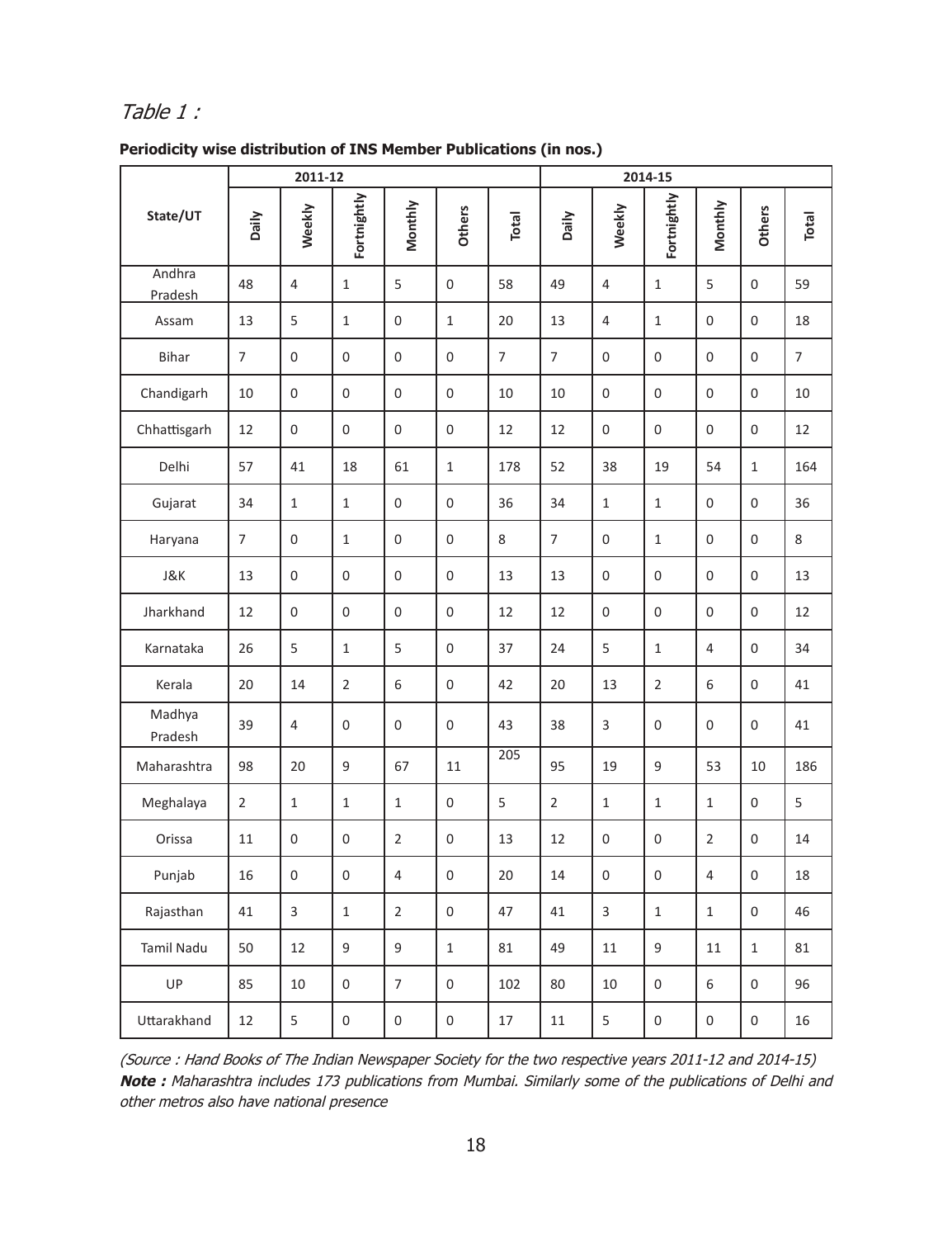# Table 2 :

| <b>State</b>      | No. of<br>publications | Language  | <b>Circulation</b> | <b>Total</b>     |
|-------------------|------------------------|-----------|--------------------|------------------|
|                   | 12                     | Assamese  | 541,698            |                  |
|                   | 01                     | Bengali   | 201,386            |                  |
| Assam             | 02                     | English   | 183,888            |                  |
|                   | 02                     | Hindi     | 58,821             |                  |
|                   | 01                     | Khasi     | 20,980             | 10,06,773(18)    |
|                   | 06                     | English   | 443,474            |                  |
| Karnataka         | 24                     | Kannada   | 20,50,664          |                  |
|                   | 04                     | Others    | 333,388            | 28,27,526(34)    |
| Kerala            | 03                     | English   | 261,711            |                  |
|                   | 38                     | Malayalam | 78,47,776          | 81,09,487(41)    |
|                   | 87                     | English   | 29,20,792          |                  |
| Maharashtra       | 23                     | Hindi     | 23, 13, 118        |                  |
|                   | 60                     | Marathi   | 50,96,372          |                  |
|                   | 16                     | Others    | 20,803             | 1,03,51,085(186) |
|                   | 07                     | Hindi     | 959,367            |                  |
| Punjab            | 10                     | Punjabi   | 12,45,493          |                  |
|                   | 01                     | Others    | 10,130             | 22,14,990(18)    |
|                   | 21                     | English   | 35,74,232          |                  |
| <b>Tamil Nadu</b> | 60                     | Tamil     | 45,47,672          | 81,21,904(81)    |
|                   | 26                     | Bengali   | 36,68,545          |                  |
|                   | 10                     | English   | 823,890            |                  |
| West Bengal       | 8                      | Hindi     | 270,316            |                  |
|                   | 3                      | Urdu      | 66,186             | 48,28,937(47)    |

|  | Language wise break up of circulation of INS Member publications in selected states (2014-15) |  |
|--|-----------------------------------------------------------------------------------------------|--|
|  |                                                                                               |  |
|  |                                                                                               |  |

(Source : INS Press Handbook 2014-15, Page Nos 112-113)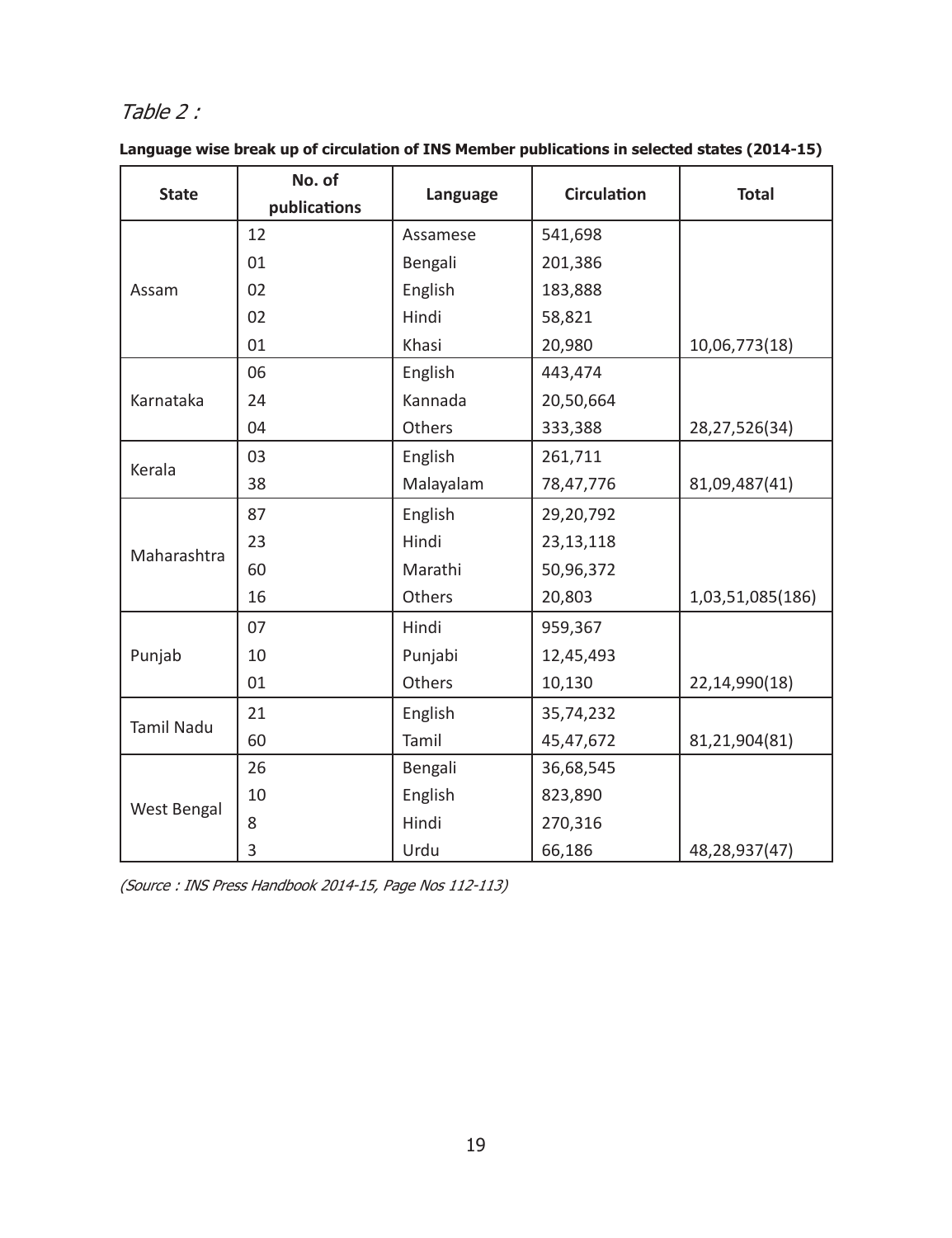# Table 3 :

#### **Language wise break up of circulations of periodicals**

| <b>State</b> | No. of<br>publications | Language      | <b>Circulation</b> | <b>Total</b>  |
|--------------|------------------------|---------------|--------------------|---------------|
|              | 04                     | Assamese      | 17,832             |               |
| Assam        | 01                     | Khasi         | 20,980             | 38,812(5)     |
|              | 02                     | English       | 2,61,711           |               |
| Kerala       | 19                     | Malayalam     | 25,31,188          | 27,92,899(21) |
|              | 09                     | Kannada       | 245,873            |               |
| Karnataka    | 01                     | Urdu          | 50,493             | 296,366(10)   |
|              | 70                     | English       | 13,07,702          |               |
| Maharashtra  | 07                     | Marathi       | 130,583            |               |
|              | 14                     | <b>Others</b> | 564,193            | 20,02,478(91) |
| Punjab       | 4                      | Punjabi       | 328,184            | 328,184(4)    |
|              | 13                     | English       | 17,32,894          |               |
| Tamil Nadu   | 19                     | Tamil         | 133,587            | 18,66,481(32) |

(Source : INS Press Handbook 2014-15, pp 116-117)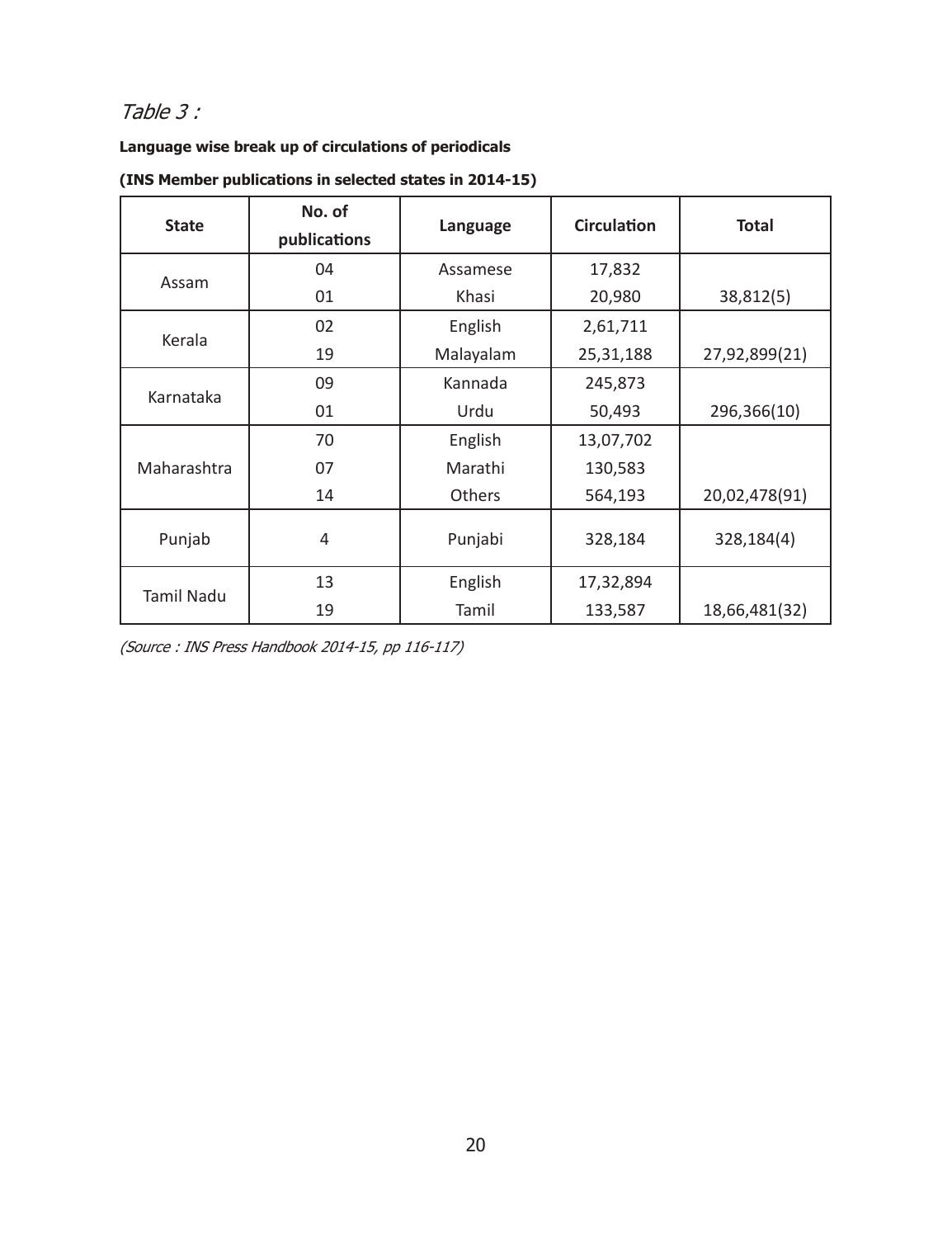# Table 4 :

| <b>SI</b><br>No. | Name of the<br><b>Periodicity</b><br>publication |                     | Place of<br>publication | Language | <b>Circulation</b> |
|------------------|--------------------------------------------------|---------------------|-------------------------|----------|--------------------|
|                  |                                                  |                     |                         |          |                    |
|                  | Daily                                            | Agradoot            | Guwahati                | Assamese | <b>NA</b>          |
|                  | Daily                                            | Ajir Asom           | Guwahati                | Assamese | 40,492             |
|                  | Daily                                            | Amar Asom           | Guwahati                | Assamese | 68,112             |
|                  | Daily                                            | Asomiya Khabar      | Guwahati                | Assamese | 100,804            |
|                  | Daily                                            | Asomiya Pratidin    | Guwahati                | Assamese | 1,79,794           |
| $\mathbf{1}$     | Daily                                            | The Assam Tribune   | Guwahati                | English  | 95,745             |
|                  | Daily                                            | Dainik Asom         | Guwahati                | Assamese | 26,000             |
|                  | Daily                                            | Dainik Janasadharan | Guwahati                | Assamese | 58,609             |
|                  | Daily                                            | Dainik Jugasankha   | Guwahati                | Bengali  | 201,386            |
|                  | Daily                                            | Janambhumi          | Jorhat                  | Assamese | 50,055             |
|                  | Daily                                            | Purvanchal Prahari  | Guwahati                | Hindi    | 23,224             |
|                  | Daily                                            | The Sentinel        | Guwahati                | English  | 88,143             |
|                  |                                                  |                     |                         |          |                    |
|                  |                                                  |                     |                         |          |                    |
|                  | Weekly                                           | Asam Bani           | Guwahat                 | Assamese | <b>NA</b>          |
| 2                | Weekly                                           | Dongmusa            | Guwahat                 | Khasi    | 20,980             |
|                  | Weekly                                           | Janambhumi          | Jorhat                  | Assamese | 13,932             |
|                  | Weekly                                           | Nilachal            | Guwahati                | Assamese | 3,900              |
| 3                | Fortnightly                                      | Prantik             | Guwahati                | Assamese | <b>NA</b>          |

**Circulation of publications in Assam (2014-15)**

(Source : INS Press Handbook 2014-15)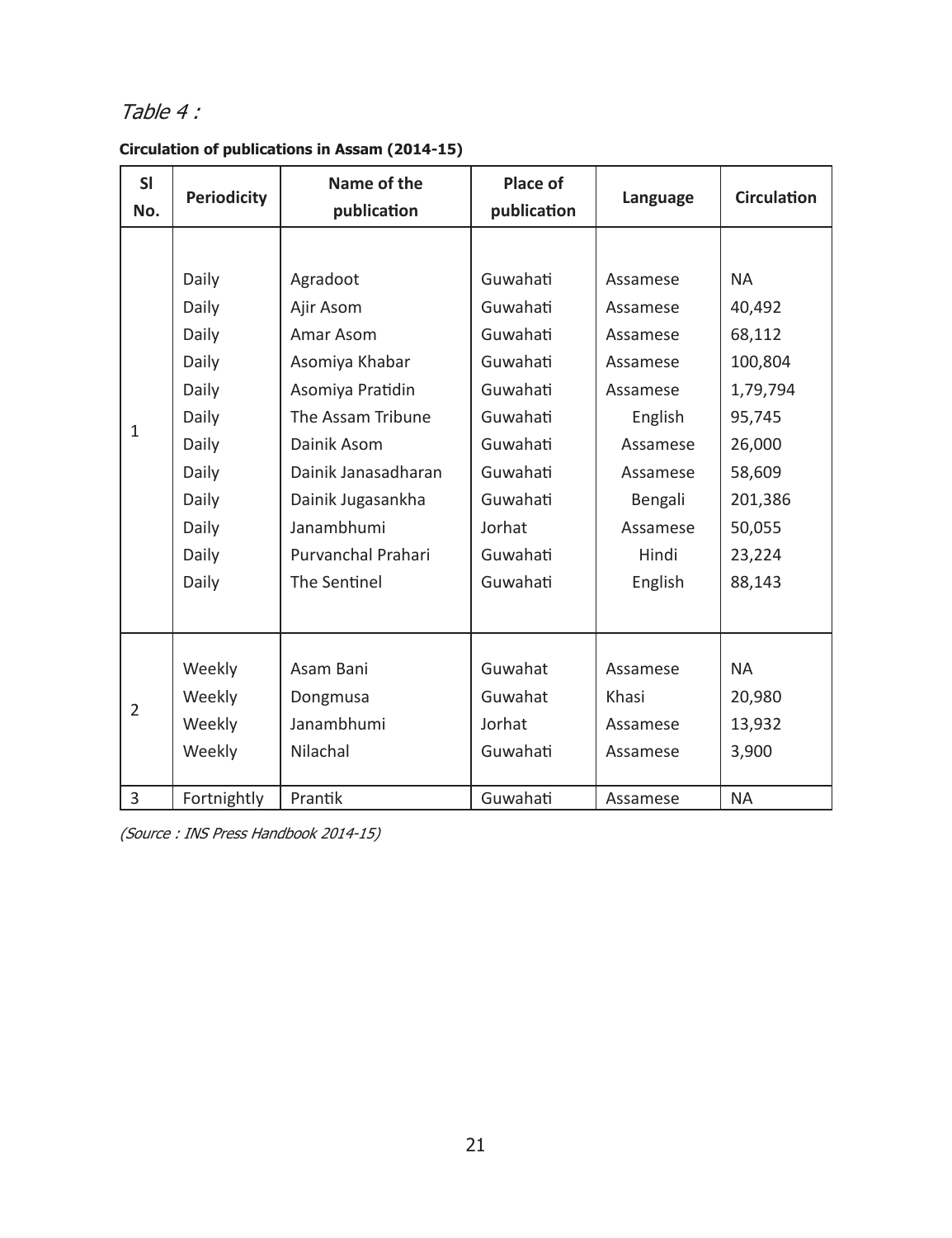# Table 5 :

**Language wise circulation of selected non daily publications in India**

| Name of the<br>non daily | State/UT          | Language | <b>Periodicity</b> | 2011-12   | 2014-15   |
|--------------------------|-------------------|----------|--------------------|-----------|-----------|
| Andhra Bhumi             | Andhra<br>Pradesh | Telugu   | Monthly            | 39,448    | 36,842    |
| Annadata                 | Andhra<br>Pradesh | Telugu   | Monthly            | 200,787   | 297,766   |
| Agradoot                 | Assam             | Assamese | Bi-weekly          | 36,493    | <b>NA</b> |
| Prantik                  | Assam             | Assamese | Fortnightly        | <b>NA</b> | <b>NA</b> |
| Shukrawaar               | Delhi             | Hindi    | Weekly             | 195,000   | <b>NA</b> |
| Champak                  | Delhi             | Hindi    | Fortnightly        | 55,803    | 55,605    |
| Champak                  | Delhi             | English  | Fortnightly        | 40,015    | 48,267    |
| Saras Salil              | Delhi             | Hindi    | Fortnightly        | 591,033   | 506,924   |
| Sarita                   | Delhi             | Hindi    | Fortnightly        | 59,129    | 62,532    |
| Women's era              | Delhi             | English  | Fortnightly        | 85,000    | 49,839    |
| Cricket<br>Samrat        | Delhi             | Hindi    | Monthly            | 64,128    | 38,419    |
| Greh Lakshmi             | Delhi             | Hindi    | Monthly            | 298,416   | <b>NA</b> |
| Grih Shobha              | Delhi             | Hindi    | Monthly            | 228,206   | 231,304   |
| Grihshobhika             | Delhi             | Marathi  | Monthly            | 69,506    | 73,915    |
| Feelings                 | Gujarat           | Gujarati | Fortnightly        | 114,880   | 114,880   |
| Sudha                    | Karnataka         | Kannada  | Weekly             | 68,679    | 77,298    |
| Taranga                  | Karnataka         | Kannada  | Weekly             | 74,470    | 80,763    |
| Sakhi                    | Karnataka         | Kannada  | Fortnightly        | 16,073    | 9,661     |
| Kasturi                  | Karnataka         | Kannada  | Monthly            | 25,544    | 24,334    |

*(Contd)*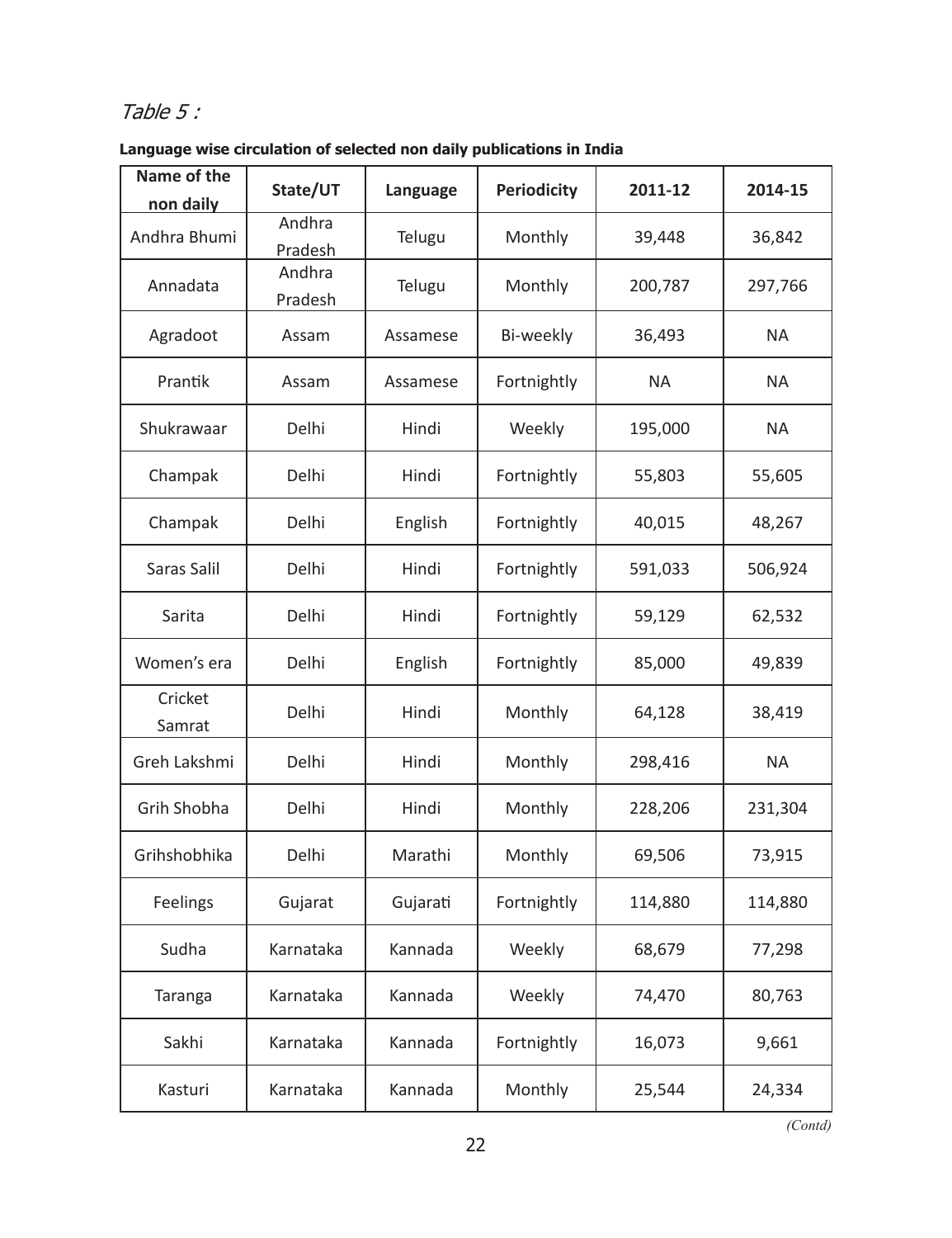| п |
|---|
|---|

| Balabhumi                       | Kerala            | Malayalam | Weekly      | 95,754  | 70,114    |
|---------------------------------|-------------------|-----------|-------------|---------|-----------|
| Balarama                        | Kerala            | Malayalam | Weekly      | 200,268 | 204,166   |
| Malayala<br>Manorama            | Kerala            | Malayalam | Weekly      | 570,864 | 423,801   |
| Mathrubhumi<br>Thozhivartha     | Kerala            | Malayalam | Weekly      | 352,792 | 351,497   |
| Rashtra<br>Deepika<br>Cinema    | Kerala            | Malayalam | Weekly      | 74,802  | 73,857    |
| The Week                        | Kerala            | English   | Weekly      | 206,584 | 187,970   |
| Vanitha                         | Kerala            | Malayalam | Fortnightly | 637,426 | 676,420   |
| Grihalakshmi                    | Kerala            | Malayalam | Monthly     | 234,468 | 193,075   |
| Mathrubhumi<br>Arogya<br>Masika | Kerala            | Malayalam | Monthly     | 214,414 | 202,355   |
| Krishak Jagat<br>Weekly         | Madhya<br>Pradesh | Hindi     | Weekly      | 74,217  | 74,981    |
| Krushakonnati                   | Maharashtra       | Marathi   | Weekly      | 92,510  | 95,832    |
| Saptahik Sakal                  | Maharashtra       | Marathi   | Weekly      | 33,767  | 26,772    |
| <b>Business India</b>           | Maharashtra       | English   | Fortnightly | 66,104  | <b>NA</b> |
| Health &<br>Nutrition           | Maharashtra       | English   | Monthly     | 145,673 | 145,809   |
| Meri Saheli                     | Maharashtra       | Hindi     | Monthly     | 326,415 | 301,579   |
| Stardust                        | Maharashtra       | Hindi     | Monthly     | 145,715 | 145,859   |
| Stardust                        | Maharashtra       | English   | Monthly     | 348,143 | 348,548   |
| Society                         | Maharashtra       | English   | monthly     | 118,416 | 118,995   |
| Eastern<br>Panorama             | Meghalaya         | English   | Monthly     | 61,003  | 61,731    |

*(Contd)*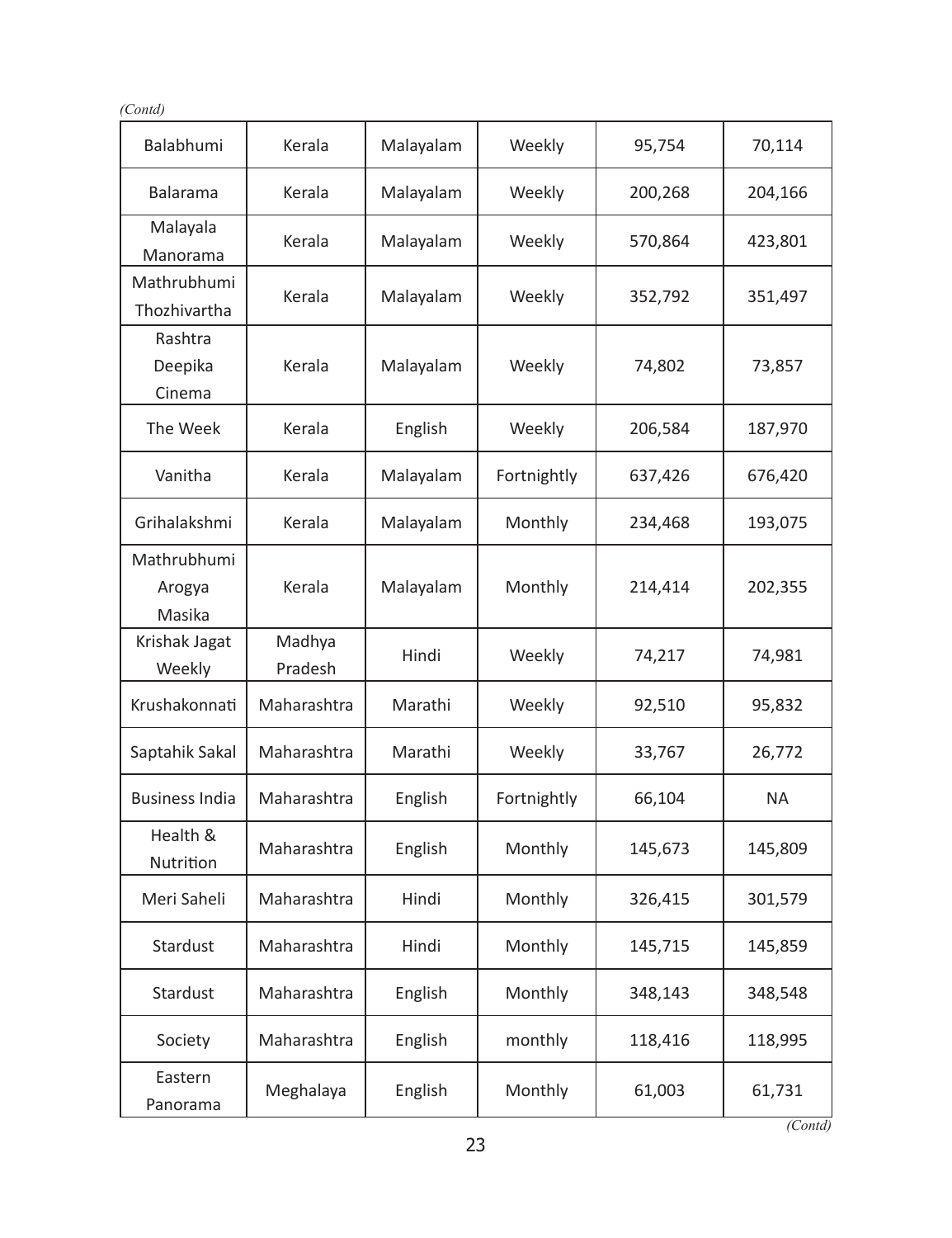*(Contd)*

| Kadambini             | Odisha             | Oriya   | Monthly     | 47,722    | 49.900    |
|-----------------------|--------------------|---------|-------------|-----------|-----------|
| Modern Kheti          | Punjab             | Punjabi | Monthly     | 92,995    | 95,290    |
| Ghar Shingar          | Punjab             | Punjabi | Monthly     | 95,897    | 96,562    |
| Rastrdoot<br>Saptahik | Rajasthan          | Hindi   | Weekly      | 506,948   | 510,258   |
| <b>Balhans</b>        | Rajasthan          | Hindi   | Fortnightly | 72,781    | 51,959    |
| Ananda<br>Vikatan     | <b>Tamil Nadu</b>  | Tamil   | Weekly      | 263,725   | NA.       |
| The Hindu<br>Weekly   | Tamil Nadu         | English | Weekly      | 14,00,871 | 13,14,016 |
| Aval Vikatan          | <b>Tamil Nadu</b>  | Tamil   | Fortnightly | 241,054   | <b>NA</b> |
| Frontline             | Tamil Nadu         | English | Fortnightly | 70,541    | 58,996    |
| Naanayam<br>Vikatan   | <b>Tamil Nadu</b>  | Tamil   | Fortnightly | 88,853    | <b>NA</b> |
| Mangayar<br>Malar     | <b>Tamil Nadu</b>  | Tamil   | Monthly     | 161,506   | <b>NA</b> |
| Jagran Sakhi          | UP                 | Hindi   | Monthly     | 149,888   | <b>NA</b> |
| Saptahik<br>Bartamaan | <b>West Bengal</b> | Bengali | Weekly      | 138,123   | 154,379   |
| Karmakshetra          | <b>West Bengal</b> | Bengali | Weekly      | 173,972   | 194,430   |
| Anandalok             | <b>West Bengal</b> | Bengali | Fortnightly | 54988     | 62,821    |
| Anandamela            | <b>West Bengal</b> | Bengali | Fortnightly | 55,406    | 57,336    |
| Desh                  | <b>West Bengal</b> | Bengali | Fortnightly | 69,074    | 56,553    |
| Sananda               | <b>West Bengal</b> | Bengali | Fortnightly | 120,367   | 104,380   |

(Source : INS Press Handbook for the respective years)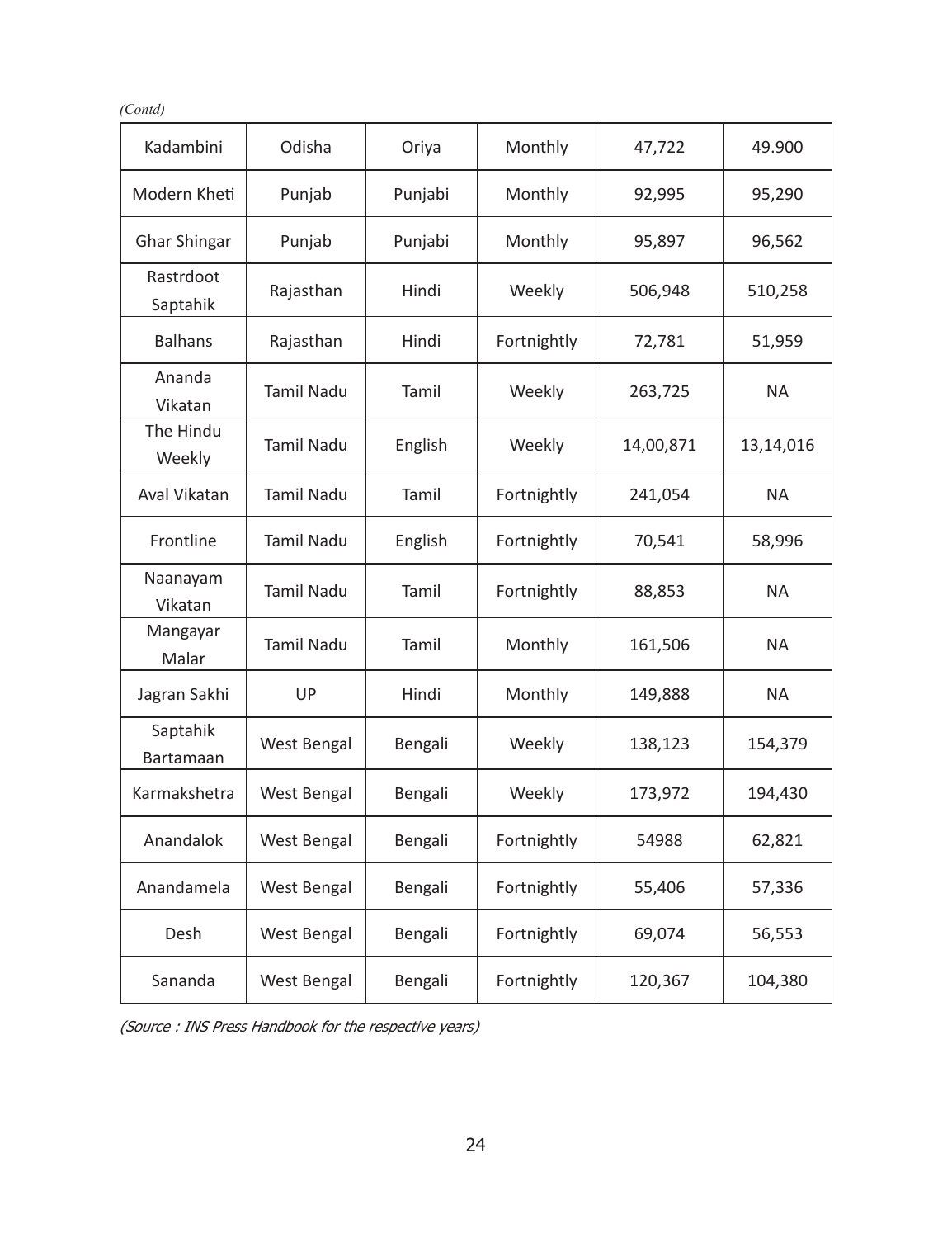# Table 6 :

#### **Language wise break up of circulation of periodicals**

#### **(INS Member publications, 2014-15)**

| Language  | No of publications | <b>Circulation</b> | <b>Percentage of native</b> |
|-----------|--------------------|--------------------|-----------------------------|
|           |                    |                    | speakers                    |
| Assamese  | 05                 | 17,832             | 1.28                        |
| Bengali   | 16                 | 11,28,879          | 8.11                        |
| English   | 154                | 39,45,109          | <b>NA</b>                   |
| Gujarati  | 12                 | 213,840            | 4.48                        |
| Hindi     | 64                 | 27,38.889          | 41.1                        |
| Kannada   | 12                 | 3,03,297           | 3.69                        |
| Malayalam | 22                 | 25,36,199          | 3.21                        |
| Marathi   | 09                 | 2,12,993           | 6.95                        |
| Oriya     | 03                 | 47,980             | 3.21                        |
| Punjabi   | 05                 | 378,063            | 2.83                        |
| Tamil     | 21                 | 138,767            | 5.91                        |
| Telegu    | 12                 | 418,786            | 7.19                        |
| Others    | 07                 | 193,044            | <b>NA</b>                   |
| Total     | 342                | 1,22,73,618        |                             |

(Source : i. INS Press Handbook 2014-15 pp 98-104; ii. Census Data, 2001)